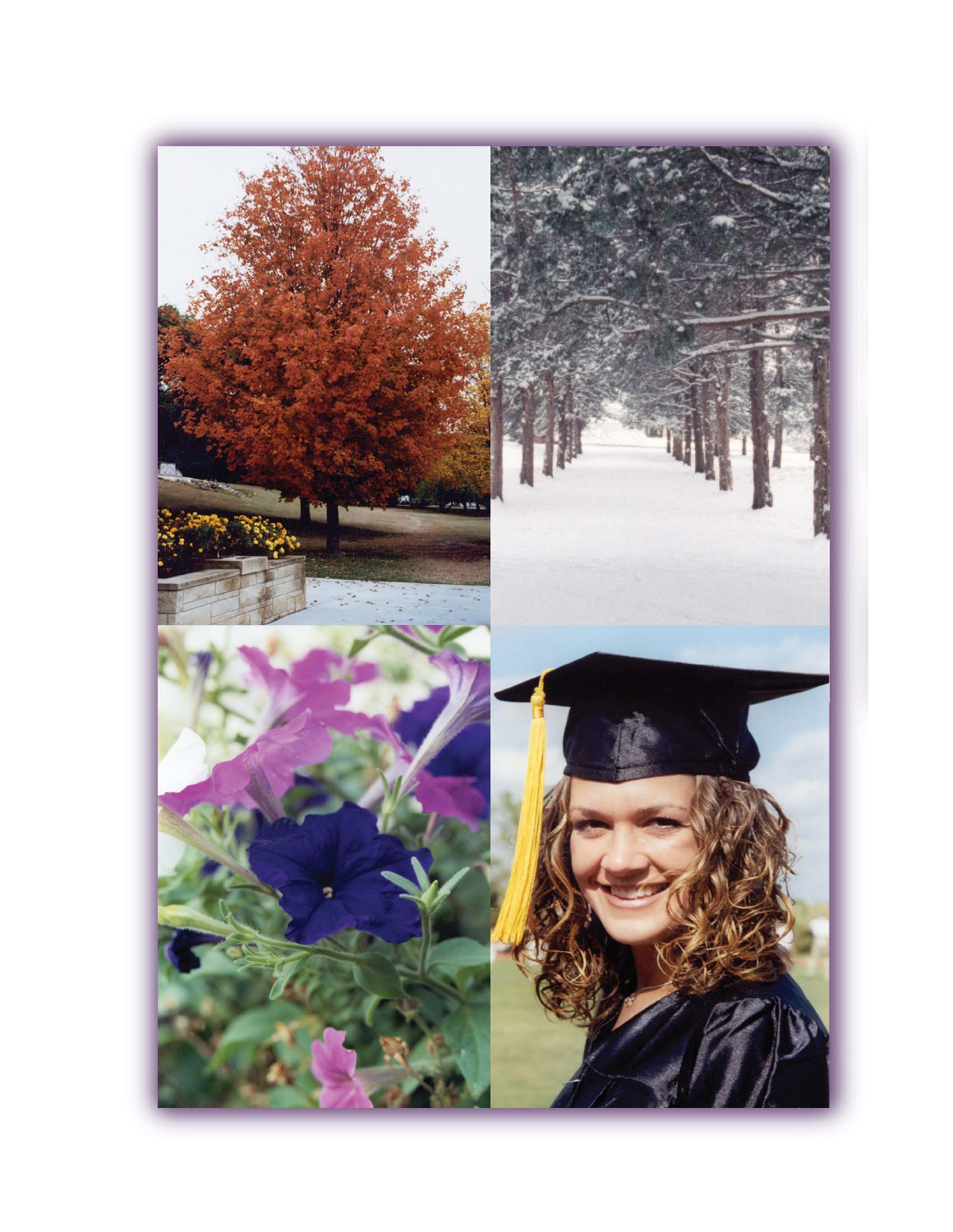# **Southwestern College**

# **Graduate Studies**

# **Catalog for 2005-06**

#### **Professional MBA Program Office**

2040 South Rock Road Wichita, Kansas 67207 (316) 684-5335

#### **Fifth-Year MBA Program Office**

100 College Street Winfield, Kansas 67156-2499 (620) 229-6367

#### **M.S.L. Program Office**

2040 South Rock Road Wichita, Kansas 67207 (316) 684-5335

## **M.Ed. Program Office**

Dole Center for Teacher Education 100 College Street Winfield, Kansas 67156-2499 (620) 229-6253

#### **Coordinator of Special Education**

2040 South Rock Road Wichita, Kansas 67207 (316) 684-5335, ext. 103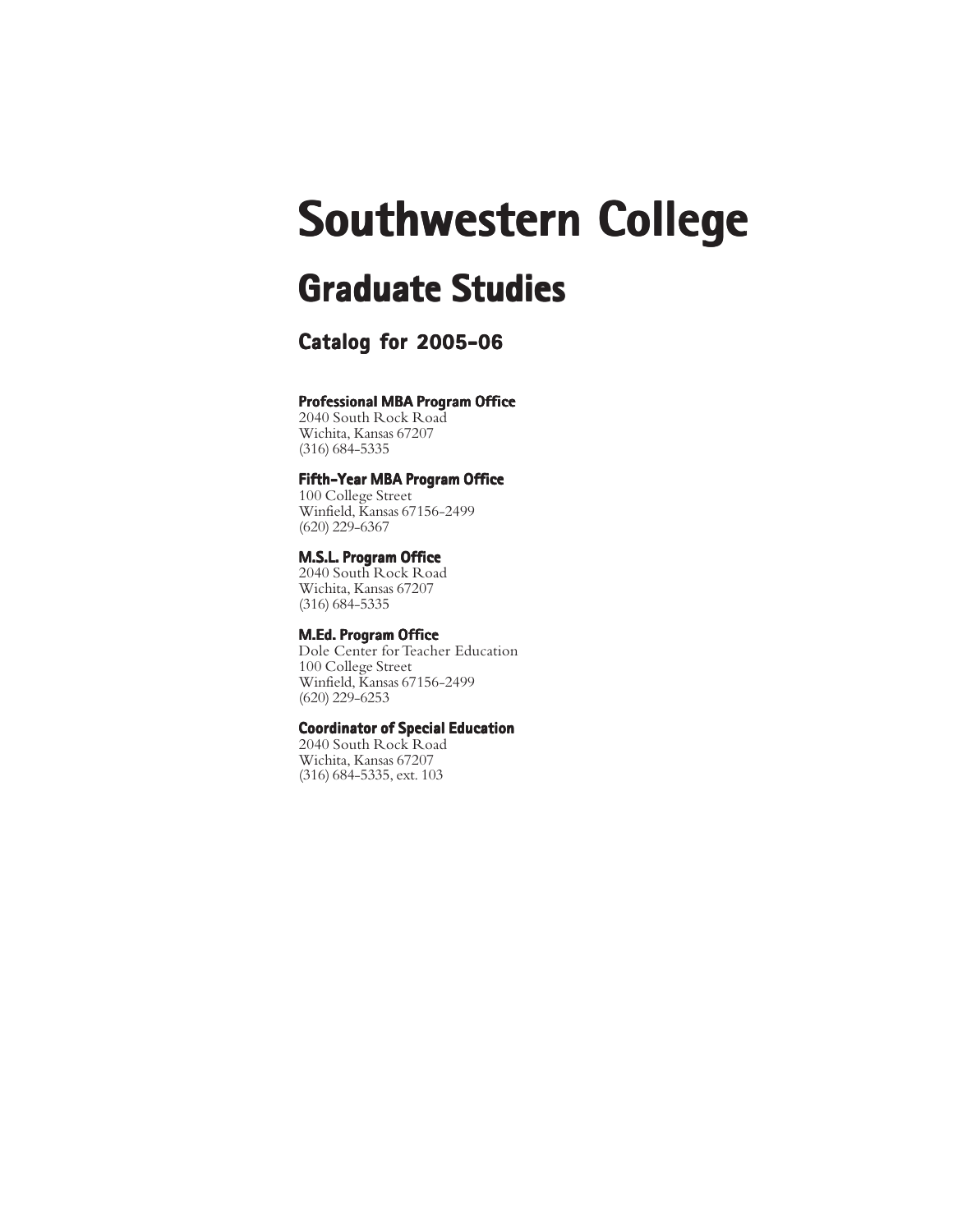# **OUR VISION**

*Southwestern College in Winfield, Kansas, is a learning community dedicated to —intellectual growth and career preparation, —individual development and Christian values, —lifetime learning and responsible citizenship, and —leadership through service in a world without boundaries.*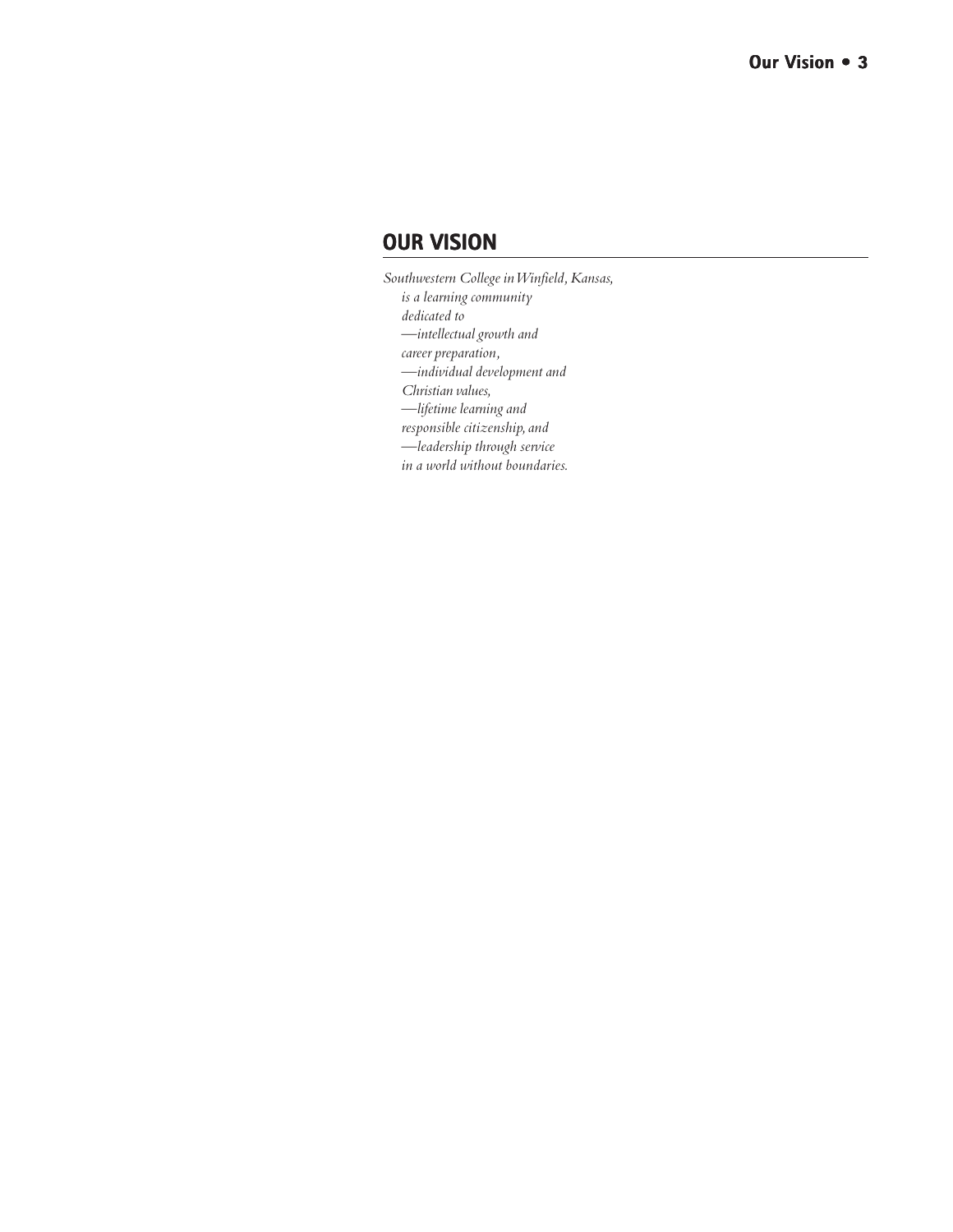# **Table of Contents**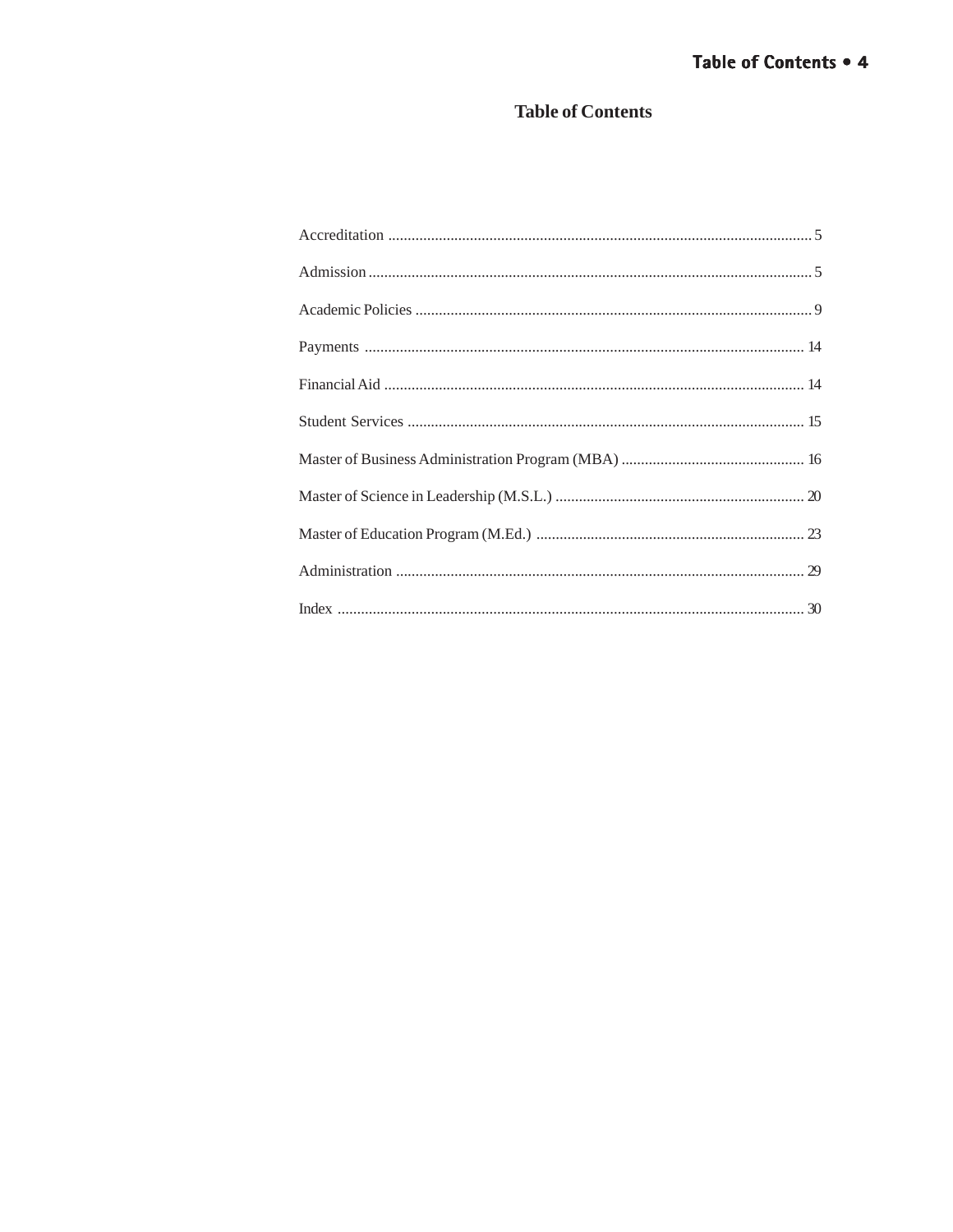# <span id="page-4-0"></span>**Catalogs**

Southwestern College's academic programs are described in three different catalogs: undergraduate, graduate, and Professional Studies/SC Online. All catalogs are available online. This is the graduate catalog for the master of business administration (Professional MBA and Fifth-Year MBA), the master of science in leadership, and the master of education.

Courses and policies in this catalog are subject to change through the processes set forth in the institutional policies manual. Normally, policy revisions are undertaken in the following year after due notification has been served. There may be cases, however, when a policy is changed and implemented in the same year. A curriculum or policy change could be applied to matriculated students and, as such, the catalog should not be construed as a contract between the college and the students.

Southwestern College does not discriminate on the basis of handicap, race, color, creed, sex, age, or national origin in the recruitment and admission of students, faculty, or staff. Southwestern College is an Affirmative Action/Equal Opportunity institution.

### **Selection of Catalog**

In most cases, students will meet graduation requirements stated in the catalog under which they first enter the program. When graduation requirements change, students may adhere to the ones listed in the catalog under which they first entered, or they may optionally select the newer catalog and follow those requirements. Students who leave the master's program but reenroll having missed no more than two terms (counting fall, spring, and summer as terms) may follow the catalog under which they were previously enrolled.

# **Accreditation**

Southwestern College is accredited by the Higher Learning Commission and is a member of the North Central Association,www.ncahigherlearning comission.org, phone (312) 263- 0456.

It is further accredited by the University Senate of the United Methodist Church, the Kansas State Department of Education, and the National Council for Accreditation of Teacher Education (NCATE). Southwestern students find credits taken here fully accepted in undergraduate and graduate schools across the nation.

# **Admission**

#### **Admission With Full Standing**

All applicants must have completed a baccalaureate degree from a regionally accredited institution and a minimum undergraduate cumulative grade point average of 3.0 on a 4.0 scale for the MBA and M.Ed. programs, and 2.5 on a 4.0 scale for the M.S.L.

### **Conditional Admission**

Some applicants may be granted conditional admission if grades do not meet the above standards or there are other deficiencies, provided there is other evidence that the applicant has the ability to do satisfactory graduate work, which might require submitting GMAT scores. In such cases, the appropriate academic administrator will advise of conditions to be met to attain full-standing admission. Full standing is attained after completion of 12 hours of coursework for graduate credit with a cumulative grade point average of 3.0 on a 4.0 scale for the MBA and M.Ed. programs, a 2.5 for the M.S.L., and upon the removal of any condition that was specified at the time of the admission.

### **Non-Degree Graduate Students Graduate Students**

Students who do not plan to work for an advanced degree may be admitted as non-degree students. Applications should be sent to the program in which they plan to take courses.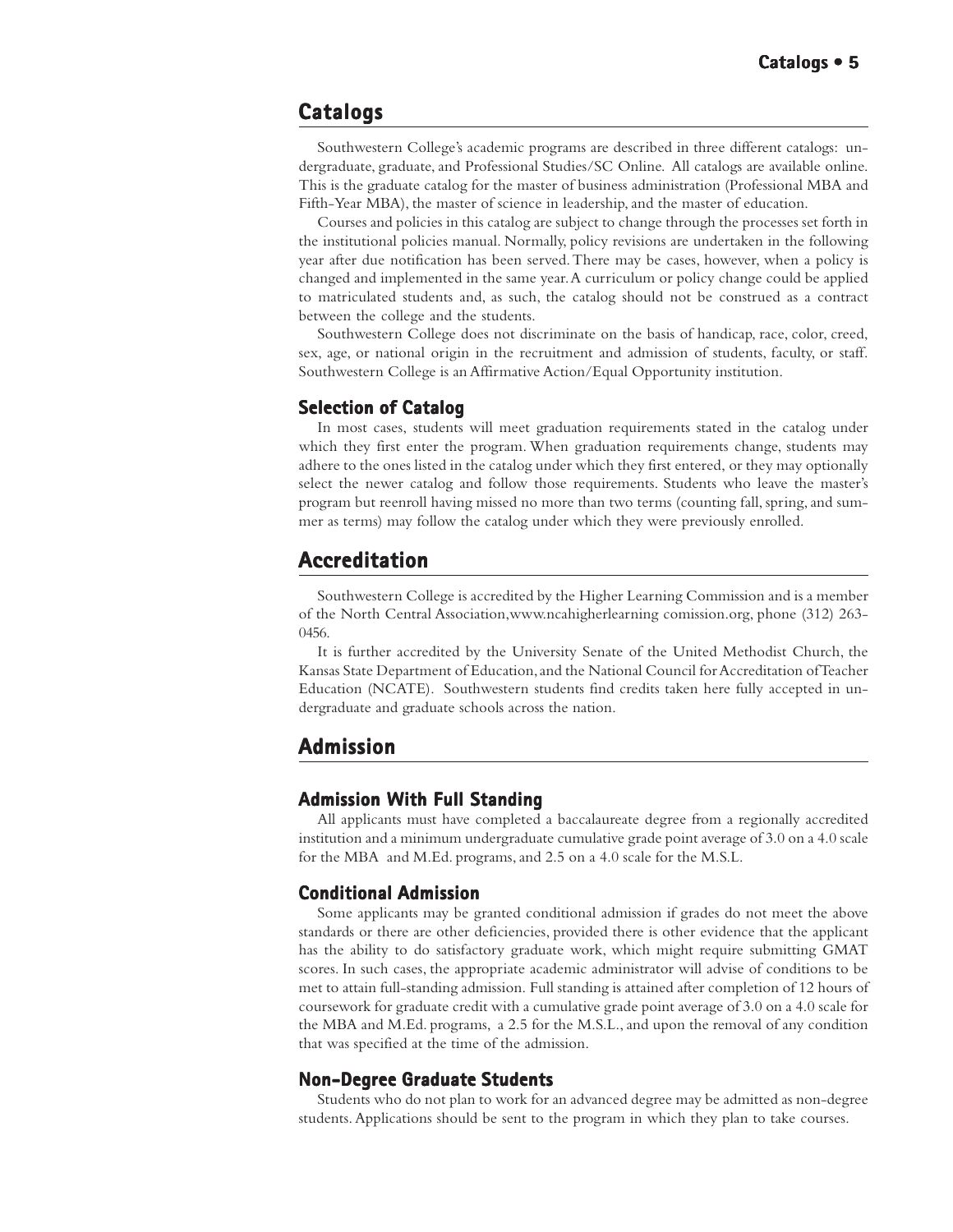<span id="page-5-0"></span>Non-degree seeking students must have completed at least 90 undergraduate credit hours and achieved a minimum cumulative grade point average of 3.0 on a 4.0 scale, or have obtained the consent of the graduate program director.

A maximum of 12 non-degree graduate credits may be earned. A non-degree seeking student who later wishes to enter a degree program must undergo the full application and admission review process.

Up to 12 non-degree graduate credits earned may be converted into regular undergraduate degree program credits. Converted non-degree graduate credits cannot also count towards a graduate degree program.

#### **Students applying to pursue an MBA should be aware of the following conditions and requirements:**

Admission to the MBA program is competitive. Applicants are required to submit an MBA application form, two letters of reference (at least one from a current employer), a personal essay, official transcripts of all college-level work, and a current resume.

An applicant's degree need not be in a business field; however, admission preference may be given to applicants with substantial business course work or work experience.

For transfer students, Southwestern College may recognize hours taken in other accredited graduate programs at the discretion of the appropriate academic administrator. A maximum of six credit hours (with grades of A or B) may be applied to the Southwestern degree.

Students applying for the Professional MBA may obtain a formal application packet from:

Professional MBA Program Office Southwestern College 2040 South Rock Road Wichita, Kansas 67207 (316) 684-5335

Students applying for the Fifth-year MBA may obtain a formal application packet from:

Office of Admission Southwestern College 100 College Street Winfield, Kansas 67156-2499 (620) 229-6230

Application for admission forms are also available electronically on the graduate website of Southwestern College.

#### **Students applying to pursue an M.S.L. must meet the following requirements:**

Applicants are required to submit an M.S.L. application form, two letters of reference, official transcripts of all college level work, a written statement addressing why the candidate decided to enroll in the M.S.L. program and explaining how the candidate hopes to use this knowledge to further develop his/her career. Applicants must have a 2.5 cumulative GPA for all previous college coursework.

In addition, candidates must have:

-a minimum of 3 years of full-time work experience

-a working knowledge of word processing, presentation, and spreadsheet software

-assessed the technical requirements of the M.S.L. online program

-assessed their learning style readiness and technical skills readiness for online study

A formal application may be obtained from:

M.S.L. Program Office Southwestern College 2040 South Rock Road Wichita, Kansas 67207 (316) 684-5335

Application for admission forms are also available electronically on the graduate website of Southwestern College.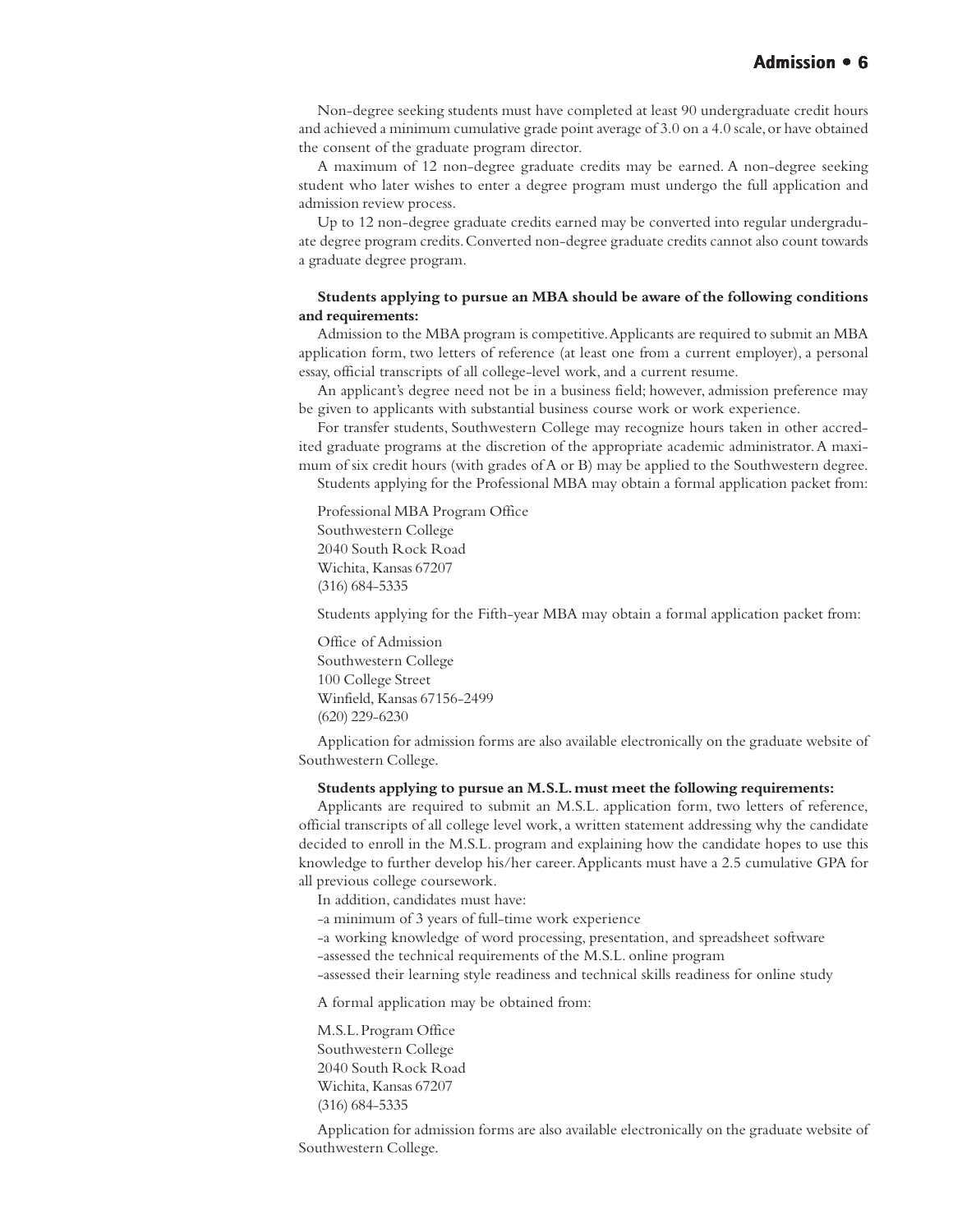#### <span id="page-6-0"></span>**Students applying to pursue the major in special education must meet these additional requirements:**

—hold an undergraduate degree in elementary or secondary education

—have a valid teaching certificate for the level for which they are seeking special education certification

—have successfully completed a course in survey of exceptionalities

—submit a written essay discussing why the applicant is seeking a career in special education

For transfer students, Southwestern College will recognize hours taken in other accredited graduate programs if the grade point average of those total hours is 3.0 or higher. A maximum of six semester hours (with grades of A or B) may be applied to the Southwestern degree.

Prospective degree-seeking students are invited to discuss their specific goals and interests with the director of master of education program before applying for admission. Formal application is made through the:

Dole Center for Teacher Education Southwestern College 100 College Street Winfield, Kansas 67156-2499 (620) 229-6253 (800) 846-1543

Application for admission forms are also available electronically on the graduate website of Southwestern College.

#### **International Students**

Admission decisions for international students are based on a combination of English proficiency, successful completion of courses leading to graduation, letters of recommendation, and proof of financial support.

Students who have attended schools where English has not been the primary language of instruction must show evidence of English proficiency through a score of 550 or higher on the Test of English as a Foreign Language (TOEFL), special courses in other institutions such as completion of the highest level of an Intensive English Language Center program, or other relevant experiences.

In addition, international students must submit a certified bank statement indicating that the student or the student's sponsor has sufficient funds to meet the first year's expenses; a personal statement about the student's background, interests and personal accomplishments; and three letters of recommendation. If the student is being sponsored, a certified letter from the sponsor should be submitted indicating that the sponsor will be supporting the student during the student's stay in the United States. If the student is sponsored by the student's home government, the student should send a certified letter from the government indicating support and billing information.

# **Graduate Studies Council Graduate Studies Council**

The graduate studies council is the ruling body for the graduate program. Its responsibilities include, but are not limited to, establishing academic and conduct standards, reviewing learner progress toward candidacy and the degree; deciding on issues related to probation, suspension or expulsion; processing student complaints including grade appeals; and recommending students to the faculty for graduation. In the master of education program, some of these matters are reviewed first by the teacher education committee before being sent to the graduate studies council.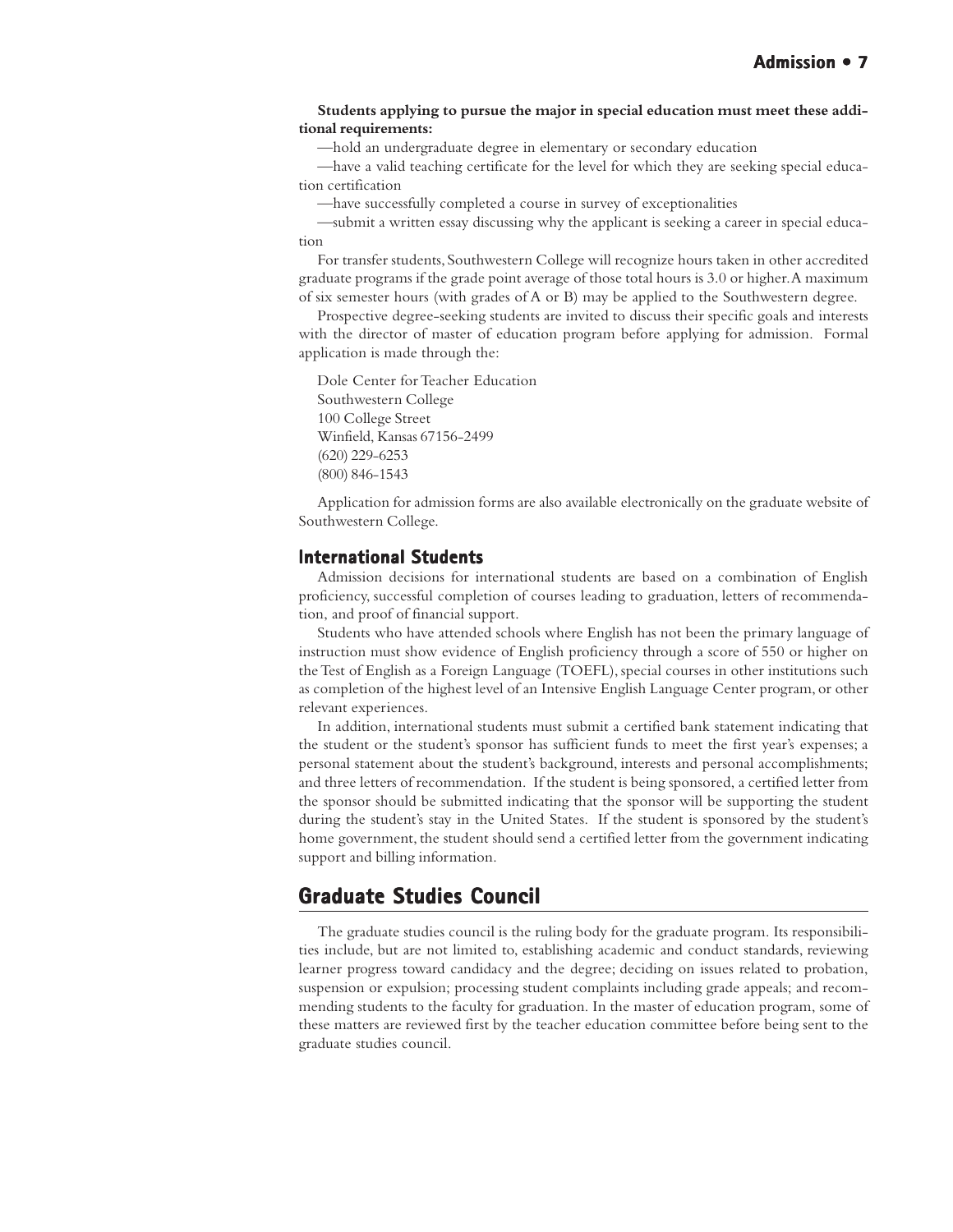# <span id="page-7-0"></span>**Orientation and Handbooks**

All applicants are required to attend program orientation sessions for each degree program or engage in a comparable consultation with the appropriate graduate program director and obtain and review any written materials provided for orientation. Each graduate degree program has its own handbook, which applicants are required to read and sign before being fully admitted to the program.

# **Notice of Nondiscrimination**

Southwestern College is committed to a policy of nondiscrimination on the basis of race, gender, color, age, sexual orientation, religion, national origin, ethnic origin, or physical disability, veteran (including Vietnam era) status, or other non-merit reasons, in hiring, admissions, and educational programs or activities, all as required by applicable laws and regulations. The college also practices affirmative action in hiring. Responsibility for coordination of compliance efforts and receipt of inquiries, including those concerning the Civil Rights Act of 1960, the Age Discrimination in Employment Act of 1975, Title IX of the Education Amendments of 1972, and Section 504 of the Rehabilitation Act of 1973, the Vietnam Era Veterans' Readjustment Assistance Act of 1974, the Americans with Disabilities Act of 1990, and other related federal, state, and local legislation, executive orders, regulations, and guidelines, has been delegated to the vice president for business affairs and human resources, Southwestern College, 100 College, Winfield, KS 67156-2499, telephone (620) 229-6000.

# **Privacy**

Southwestern College has interpreted the Family Educational Rights and Privacy Act of 1974 (FERPA; the Buckley Amendment) to restrict the release of confidential information relating to students. This information includes the student's academic record, test scores, and academic progress. A full statement of policy and students' rights is posted at www.sckans.edu/ info on the college's Web site.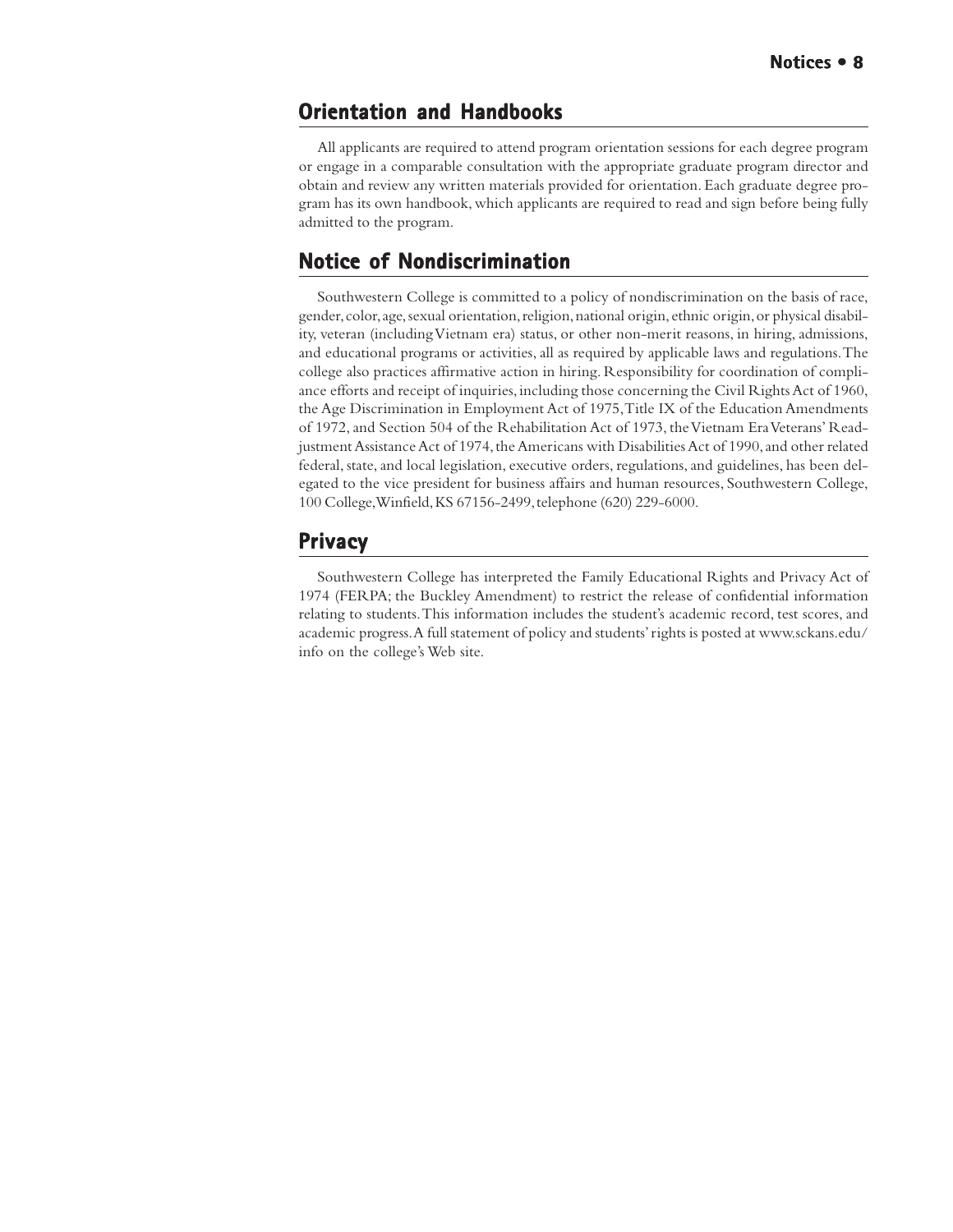# <span id="page-8-0"></span>**Academic P Policies olicies**

**Academic Integrity**. Southwestern College assumes the academic integrity of its students. In cases where academic integrity is in question, the following definitions and policies will apply.

Academic dishonesty is any act of cheating, fabrication, plagiarism, abuse of resources, forgery of academic documents, dissimulation, or sabotage, and any act of aiding and abetting academic dishonesty.

The following definitions make clear the policy of the college.

1. Cheating is using or attempting to use unauthorized materials, information or study aids in any academic exercise.

Examples: copying homework, copying someone else's test, using an unauthorized "cheat sheet," etc.

2. Fabrication is the falsification or invention of any information or citation in any academic exercise.

Examples: making up a source, giving an incorrect citation, misquoting a source, etc.

3. Plagiarism is the representation of the words and ideas of another as one's own in any academic exercise.

Plagiarism includes failing to give a citation for using work from another person or source. Modifications and rephrasings do not reduce the requirement for giving a citation. This also applies to information obtained electronically, such as from the Internet.

4. Dissimulation is the disguising or altering of one's own actions as to deceive another about the real nature of one's actions concerning an academic exercise.

Examples: fabricating excuses for such things as missing classes, postponing tests, handing in late papers, turning in a paper for one class that was originally written for another class (when original work is requested), etc.

5. Abuse of resources is the damaging of any resource material or inappropriately limiting access to resource material which is necessary for academic work.

Examples: hiding library materials, removing noncirculating material from the library, hiding or stealing another person's textbook, notes or software, failure to return library materials when requested by the library, etc.

6. Forgery of academic documents is the unauthorized changing or construction of any academic document.

Examples: changing transcripts, changing grade books, changing grades on papers which have been returned, forging signatures, etc.

Examples also include completion of an application for any Southwestern academic program which omits or falsifies any requested information. Such violations can result in the revocation of the application, even if approval was previously granted on the basis of fabricated information.

7. Sabotage is the damaging or impeding of the academic work of another student.

Examples: ruining another student's lab work, destroying another student's term paper, etc. 8. Aiding and abetting academic dishonesty is knowingly facilitating any act defined in 1-

7.

**Policies for Dealing with Academic Dishonesty**. Violations of the academic integrity policy will result in one or more of the following: A zero for the assignment (paper, exam or project), an F for the course, or a disciplinary hearing before the graduate studies council and possible suspension from the institution.

All infractions must be reported in writing to the appropriate academic administrator. The student will also be notified. The appropriate academic administrator's office shall keep a record of reported infractions and sanctions.

Any student so suspended has a right to an appeal. If a student wishes to appeal, the request should be made in writing and must be received in the appropriate academic administrator's office by the date determined by the appropriate academic administrator in consultation with the graduate studies council.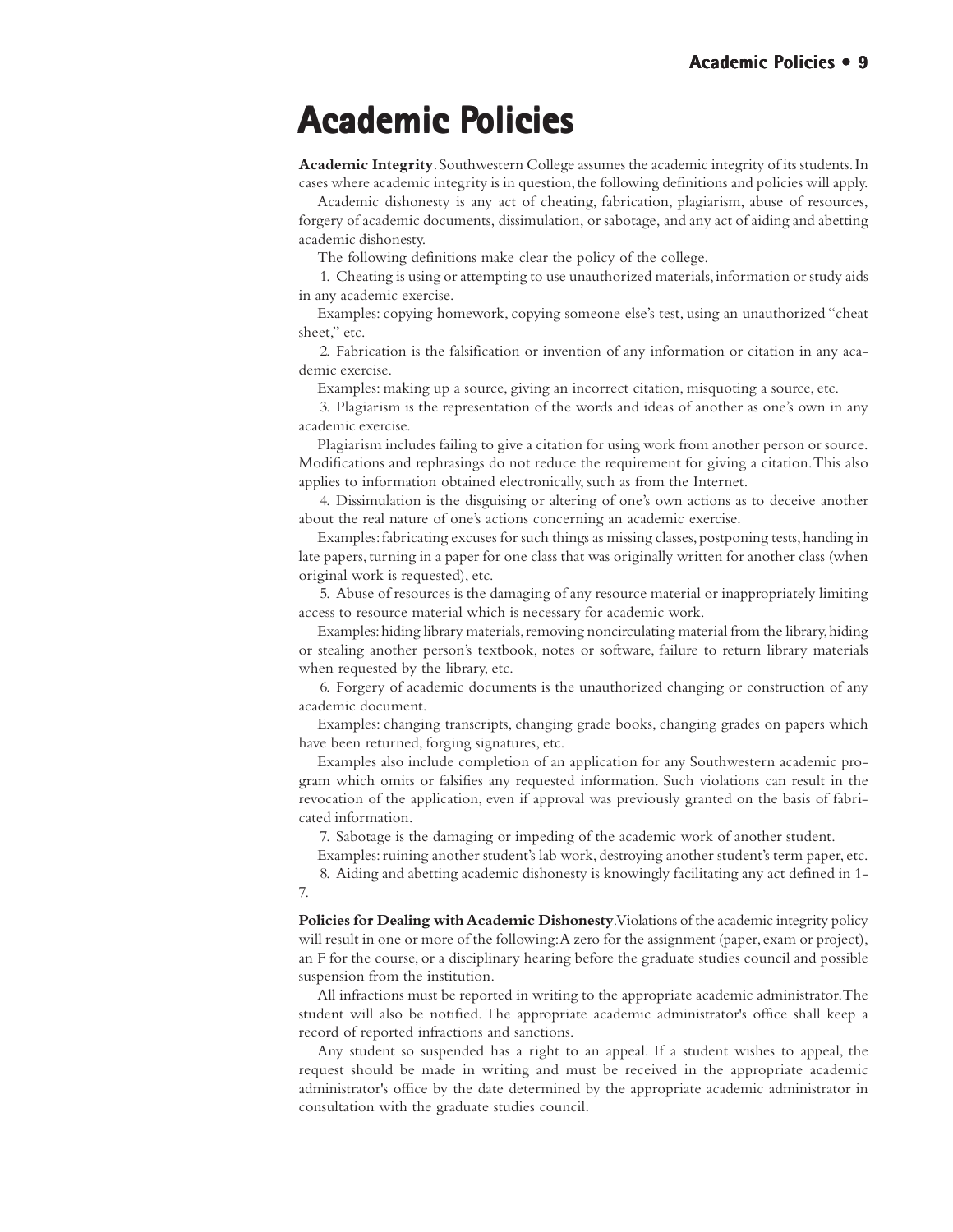<span id="page-9-0"></span>Any violation of the policy not under the supervision of a faculty member will be handled by recommendation of the appropriate academic administrator to the graduate studies council.

*Adapted and used by permission from Tabor College*.

**Course Authorization.** Courses carrying graduate credit are listed in this catalog. Additional elective courses may be developed and announced in other publications.

**Course Load.** Full time is 9.0 hours per term.

**Completion of Degree.** From the date of acceptance, students have five consecutive years to complete the degree. If an extension is necessary, an application in writing must be made to the graduate program director stating information pertinent to the request.

**Degree Requirements**. These are the requirements for a graduate degree:

1. Complete the specific program requirements for the master's program.

2. Complete a minimum of 36 credit hours.

3. Have an overall grade point average of 3.0 (B average) for the MBA and M.Ed., 2.5 (Baverage) for the M.S.L., with no grade below a C- (1.67).

4. Have Southwestern College graduate course credit of at least 30 hours.

5. Reviewed and accepted electronic portfolio and leadership project (M.S.L. learners only).

6. Be elected to the degree by the faculty and by the Board of Trustees.

**Transfer Students**. Students may be able to transfer hours earned in other regionally accredited graduate programs if the grade point average of those total hours is 3.0 or higher for the MBA and M.Ed., 2.5 or higher for the M.S.L. A maximum of six semester hours (with grades of A or B) may be applied to the Southwestern graduate degree. The decision to accept transfer credit will be made by the appropriate academic administrator.

Transfer students must also meet these requirements:

1. Regardless of grade points earned in graduate study at other institutions, have at least a B average for all work taken in the MBA and M.Ed. programs, and a 2.5 for the M.S.L. program at Southwestern College.

2. Accept the judgment of appropriate academic administrator in substituting transfer credits for courses in the Southwestern graduate catalog.

**Grading System.** The college grading system defines the following marks as graded hours and assigns the grade-point values per credit hour shown:

 $A =$  Exemplary attendance, superior academic achievement, and professional communication skills  $(A+$  or A, 4 points; A-, 3.67)

 $B =$  Completion of all assigned work with above average quality  $(B+, 3.33; B, 3; B-, 2.67)$ 

 $C =$  Completion of assigned work with acceptable performance  $(C+, 2.33; C, 2; C-, 1.67)$ 

 $D =$  Inadequate demonstration of acceptable quality work  $(D+, 1.33; D, 1; D-, 0.67)$ 

 $F =$  Unacceptable attendance, participation, and/or written work (0 points)

These additional marks are also used but do not designate graded hours and do not impact calculation of a GPA:

WD = Withdrawal from a course

 $I = Incomplete work$ 

S = Satisfactory work

 $U =$ Unsatisfactory work

**Incompletes**. A student may request a temporary grade of incomplete when the work of the student has been generally satisfactory, but for reasons beyond the student's control it has not been possible to complete certain assignments made by the instructor. If the instructor agrees to the student's request, the student and the instructor must jointly complete and file with the registrar a form, signed by the appropriate academic administrator, describing the work remaining in the course and a plan for its completion.

If an incomplete is given, the deadline for finishing the course work is thirty days after the end of the course in which the incomplete is given, or an earlier deadline as agreed to by the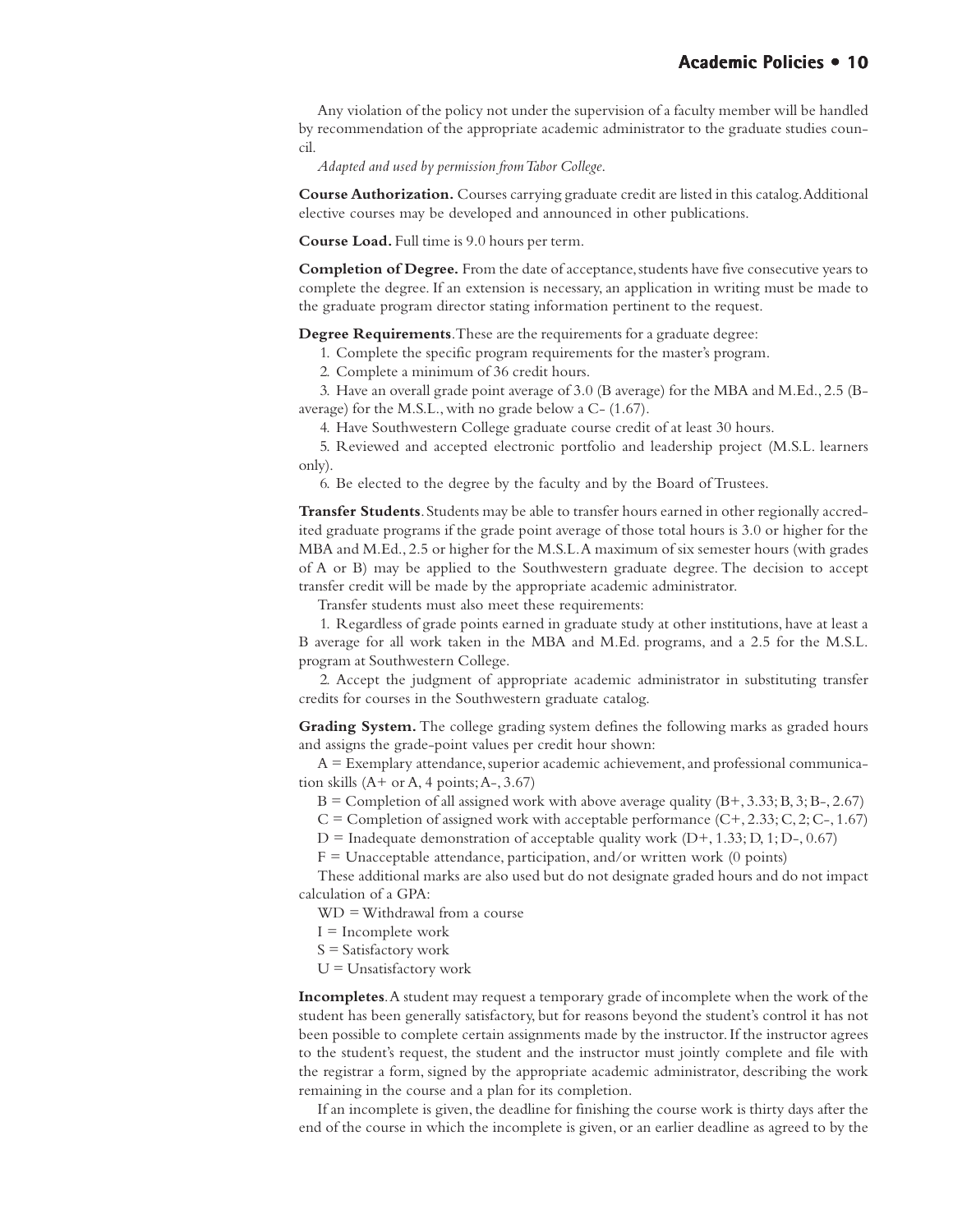<span id="page-10-0"></span>student and instructor. A grade of F will automatically be entered as a final grade if the remaining work is not completed by the deadline.

Extension of the deadline may be allowed by special permission of the appropriate academic administrator in cases of illness or other conditions beyond the student's control. Requests for extensions of deadlines must be initiated by the student and endorsed by the instructor involved in order to be considered by the appropriate academic administrator. During the period in which a student holds an incomplete, the grade point average will be calculated without counting the incomplete.

An instructor may not give an incomplete unless the student has requested it. If at the time grades are submitted to the registrar's office the form requesting an incomplete is not attached and jointly signed, a grade of F will be recorded.

**Registration Change (Drop/Add)**. A change of registration is not official until a student gives written notice to the appropriate graduate program office.

**Withdrawal From Courses**. A student may withdraw from a course and receive a grade of WD (withdrawn) until 50 percent of the course has elapsed (e.g. through the fourth class of an eight-week session). WD does not influence the grade point average. Withdrawals after the deadline will result in a grade of F.

**Independent Study**. Independent study is available to serve a student's interest in pursuing study in an area not offered in any established course. Approval forms are available from the respective program offices. The form requires course parameters, rationale, and outcomes and must be completed before coursework begins. The following requirements govern enrollment in independent study courses:

1. Written consent of both the instructor and the program director before enrollment.

2. Content of the course cannot be the same as a course offered at a regularly scheduled time (exceptions must have the written approval of an academic administrator before enrollment).

3. Contact hours between student and instructor must be sufficient over the duration of the independent study to ensure appropriate content commensurate with the amount of graduate credit earned in a regular course offering.

4. A maximum of six hours graduate credit may be taken by independent study.

**Validation of Credits by Examination**. This option is available only in the Southwestern undergraduate program.

**Credit for Prior Learning**. This option is available only in the Southwestern undergraduate program.

**Waiver of Specific Course Requirements**. Students who believe they already have attained the outcomes of a required course may petition the program director to have that requirement waived. The director may ask that confirmation of this attainment be made by examination. Professional MBA students may petition the director of academic programs for a waiver of up to two MBA classes; Fifth-Year MBA students may petition the vice president for academic affairs. If granted, this waiver would not reduce the number of hours required for the degree, but would allow the student to arrange more advanced independent study courses in place of the waived courses.

**Auditing a Course**. Auditing consists of attending a class regularly and participation in all activities without receiving credit. Permission to audit a class is granted by the appropriate academic administrator. Students auditing a course must register for the course and pay the audit fee.

**Cancellation of Courses**. Southwestern College reserves the right to cancel any course with an enrollment that falls below the minimum enrollment established by the appropriate academic administrator and the graduate program director.

**Academic Probation**. After completing 12 credit hours of coursework, a student must have a minimum GPA of 3.0, no grade below a C (2.0), and positive recommendations by faculty or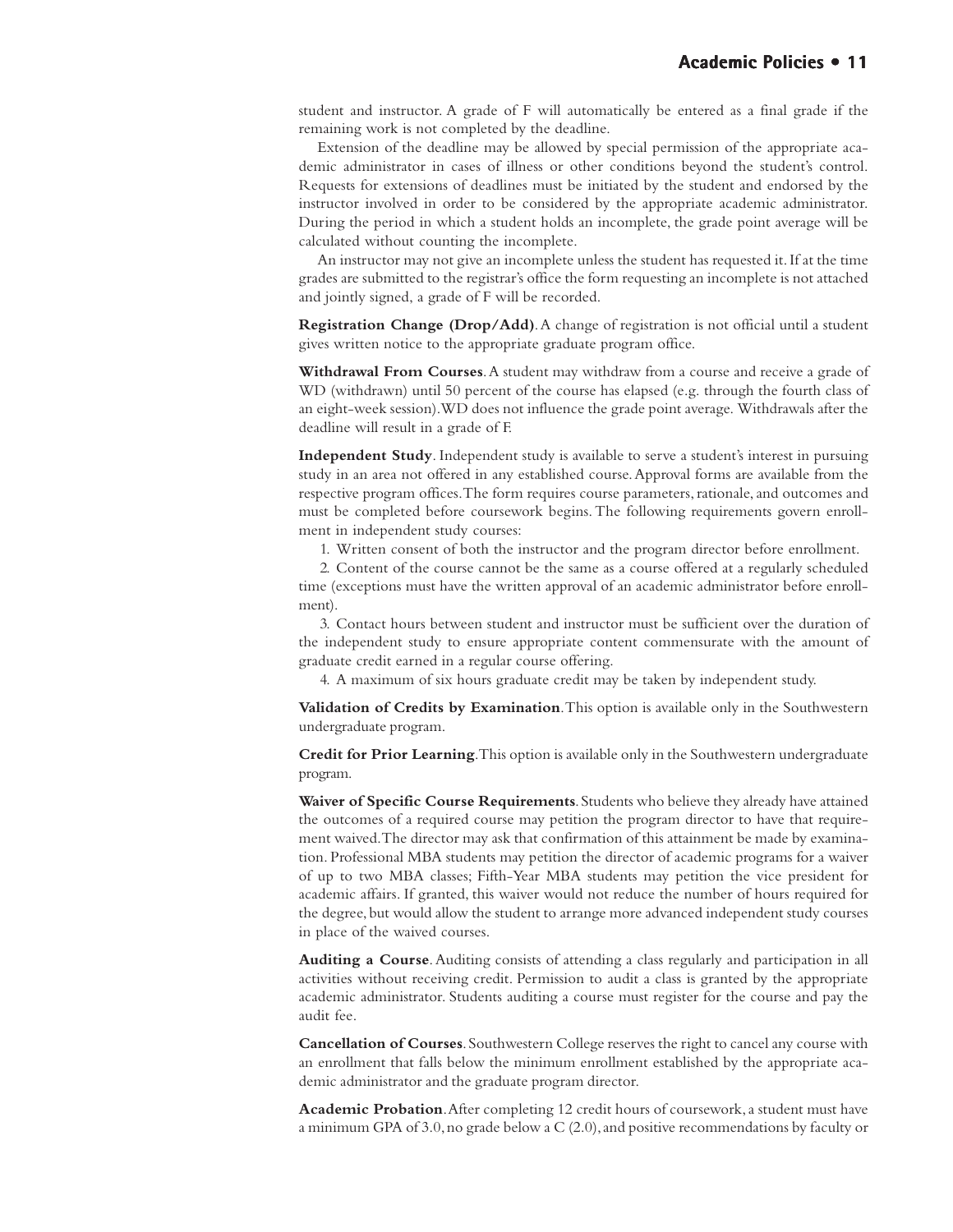<span id="page-11-0"></span>the student will be placed on academic probation. The student will receive notification from the appropriate academic administrator. Any student placed on probation is subject to the conditions prescribed by the graduate studies council.

**Academic Suspension and Expulsion.** Students who fail to make minimum progress toward the degree and who fail to maintain defined academic standards set by the graduate studies council may be suspended from the college.

After completing 24 credit hours of coursework, a student must have a minimum GPA of 3.0 with no grade below a C (2.0) or the student will be suspended from the graduate program.

Students may expect to have their academic status reviewed more frequently, if the director of the specific graduate program so requests.

Students who violate professional standards of conduct may also be subject to suspension or expulsion.

The graduate studies council reserves the right to suspend or expel a student from graduate study for the good of the program and the college, regardless of any published criteria.

Students enrolled in the M.Ed. program should refer to the teacher education handbook for further clarification.

Any student who is suspended has a right to an appeal. A request for appeal should be made by the student in writing and must be presented to the appropriate academic administrator within two weeks of the date of suspension. Supporting material should be submitted by the student prior to the appeals meeting. The appeal will be heard by the graduate studies council and the council's decision shall be final.

**Repeating Course Work.** If a student repeats a course, both the original and repeat grade will be recorded on the official transcript, but only the repeat grade will be used in calculating earned hours and grade point averages, regardless of whether that grade is higher or lower than the original grade. Courses shown in the catalog as repeatable for credit do not fall under this rule.

**Appeal of Grade.** Any grade change or appeal for a grade change must be requested within 30 days after the end of the course in which the grade is given. If a student believes the grade recorded by an instructor is inconsistent with the documentary evidence, an informal discussion with the faculty member is required as the first step of an appeal. If satisfactory resolution is not achieved at this level, the student may then seek resolution with the appropriate academic administrator in which the course is taught. The final step would be to submit a written request for an appeal of a grade to the appropriate academic administrator.

After receiving the written request, the academic administrator will meet with the student to verify an attempt at resolution of the issue through the negotiation process and/or in mediation with the student and faculty. If it is determined that resolution has not occurred, the academic administrator will request written documentation with rationale from both the student and the instructor regarding the grade assigned. The academic administrator will also schedule a hearing with the graduate studies council. The council has the right to interview the student, the faculty member(s), and other pertinent individuals in an effort to reach a just resolution of this issue. This council will render the final decision on the appeal. Notification of the grade appeal findings will be forthcoming from the appropriate academic administrator's office.

This process is followed in appealing sanctions placed on a student as a result of the academic integrity policy as well.

**Academic Bankruptcy.** Individuals who have accumulated a grade point average of less than 2.00 at Southwestern College may petition the appropriate academic administrator and the graduate studies council to have their prior Southwestern College academic record "forgiven." To qualify, the petitioner cannot have been enrolled as a degree candidate at Southwestern College for a period of two years. A request is to be judged by the graduate studies council in terms of the student's readiness for academic success. A student may receive academic forgiveness only once. When granted, the student's prior record of academic work completed at Southwestern College will be sealed. The new academic record will indicate "Academic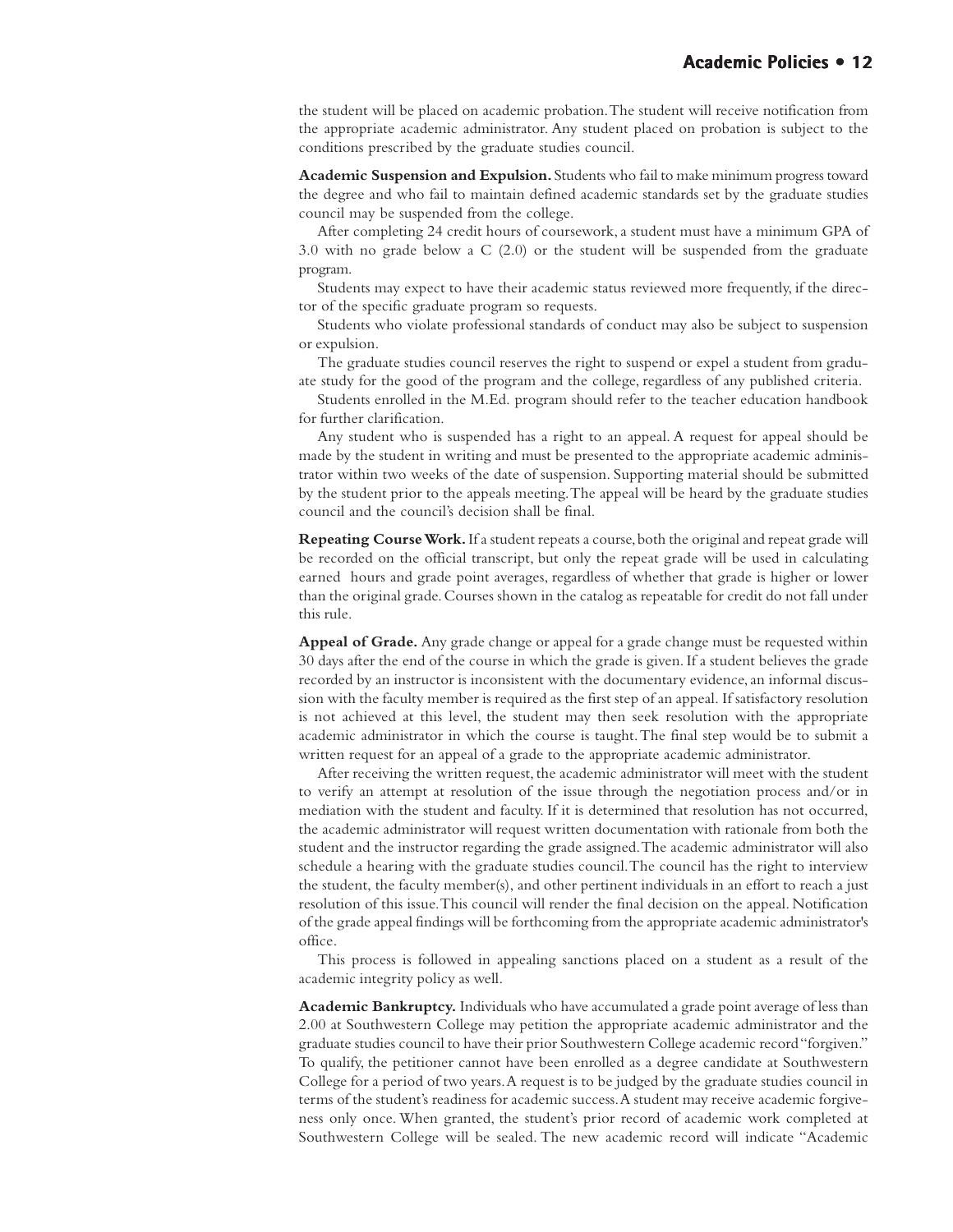<span id="page-12-0"></span>Forgiveness Granted" and the effective date. The student may then resume study under no academic restrictions.

This policy applies only to the usage of student academic records within Southwestern College. This would include the use of student GPA in determination of graduation requirements, suspensions and probations, and internal financial aid stipulations. Although a student's prior academic record will be marked as "Academic Forgiveness Granted," outside agencies and other academic institutions may choose to ignore this distinctions and require copies of all Southwestern College academic work for their purposes. A student transferring from Southwestern to another institution must follow the receiving institution policy.

*Taken from: Washburn, KU, WSU, Kansas Wesleyan University catalogs.*

**Withdrawal From College**. Any student wishing to withdraw from the college during a term must give official notice to the appropriate graduate program office. Failure to give notice may damage the student's permanent record. When a student officially withdraws, charges are cancelled according to the information shown in this catalog under "Charges and Fees" for the individual program.

**Attendance Policy**. Regular attendance in class is required. Failure to attend class may affect a student's grade for the course.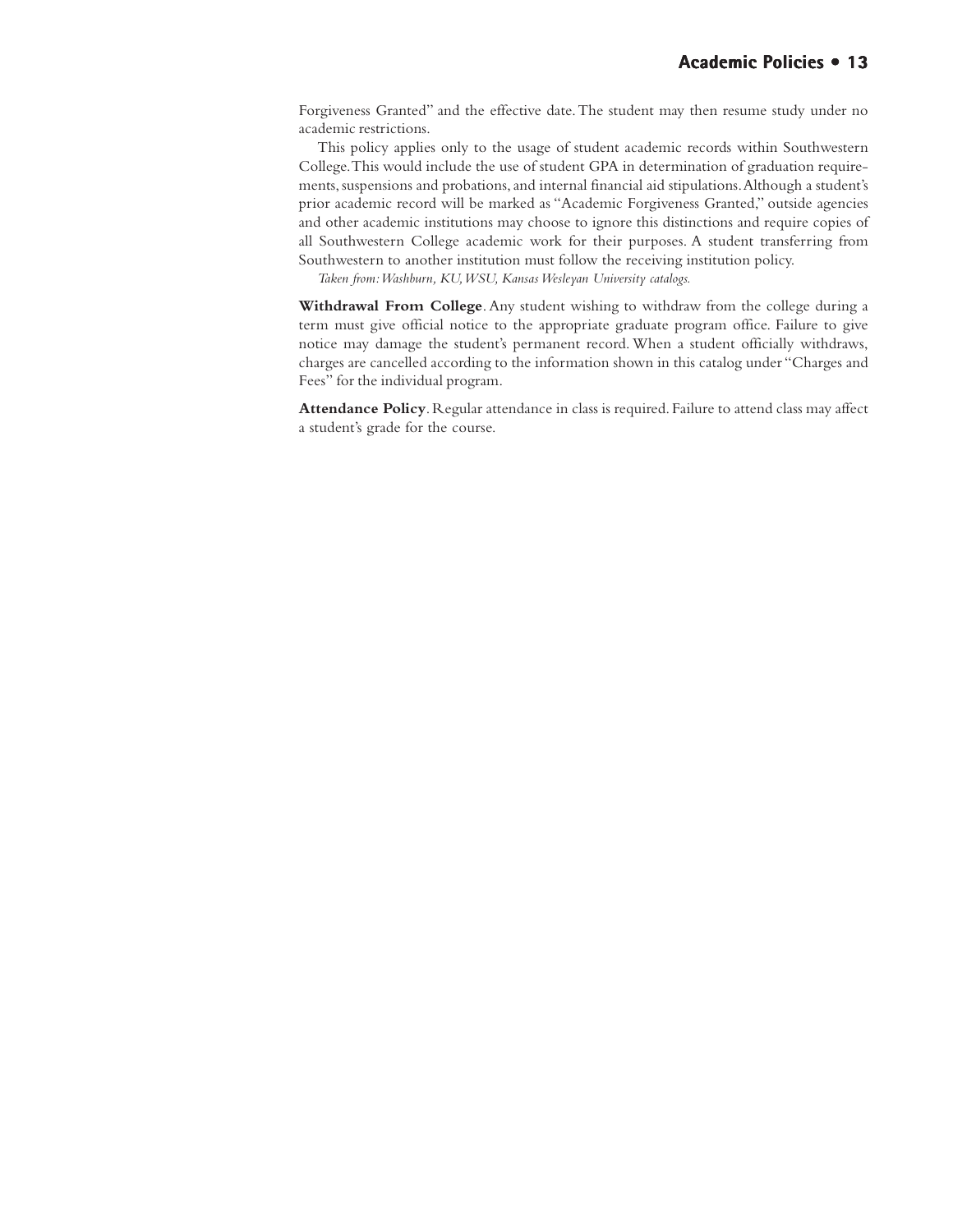# <span id="page-13-0"></span>**Payments, Financial Aid, and Assistantships**

**Payments**. Normal financial arrangements call for students to pay in full, on or before registration. Students enrolling in at least six hours for a sixteen-week term may pay in installments, with a minimum of one-fifth due at registration. The balance of the account is due in equal installments by the fifteenth of each of the subsequent four months (September, October, November, and December for the fall term, and February, March, April, and May for the spring term.) Monthly finance charges will be assessed.

Students enrolling in just one course may pay a minimum of one-half the total at registration. The remainder is due before the fourth class begins. Every account must be paid in full at least two weeks before the end of a term. Students who fail to meet this financial obligation may be withdrawn from classes. Students cannot register for a subsequent semester while a previous balance remains on the account.

A monthly finance charge of 1.5% (annual rate, 18%) with a minimum of \$1 is assessed on the unpaid balance of an account.

**Transcripts**. For a fee, transcripts are available through the registrar's office when a student's account is paid to date. Credits are recorded on transcripts at the end of each session of classes.

**Financial Aid**. Some graduate students are eligible for federal financial aid, primarily loans. For information, see the financial aid coordinator at the Wichita East center or inquire at the financial aid office on the main campus.

**Cancellation of Financial Aid**. Withdrawing students who have received financial aid are required to return a portion of their aid to those sources that assisted in enrollment. For federal aid, a calculation is made of "earned" and "unearned" aid based on the days of attendance. Unearned aid is returned first to loans (in this order: unsubsidized, subsidized, Perkins, PLUS). For details, inquire at the financial aid office.

**Refunds**. After calculation of charges cancelled and financial aid cancelled, any excess remaining on the account is refundable to the student.

**Graduate Student Assistantships**. Individual departments and graduate programs administer graduate student financial assistance in the form of assistantships. They are awarded on a competitive basis. Tuition waivers depend on the terms of the assistantship. Please obtain information about these assistantships directly from the department or program to which you are seeking admission.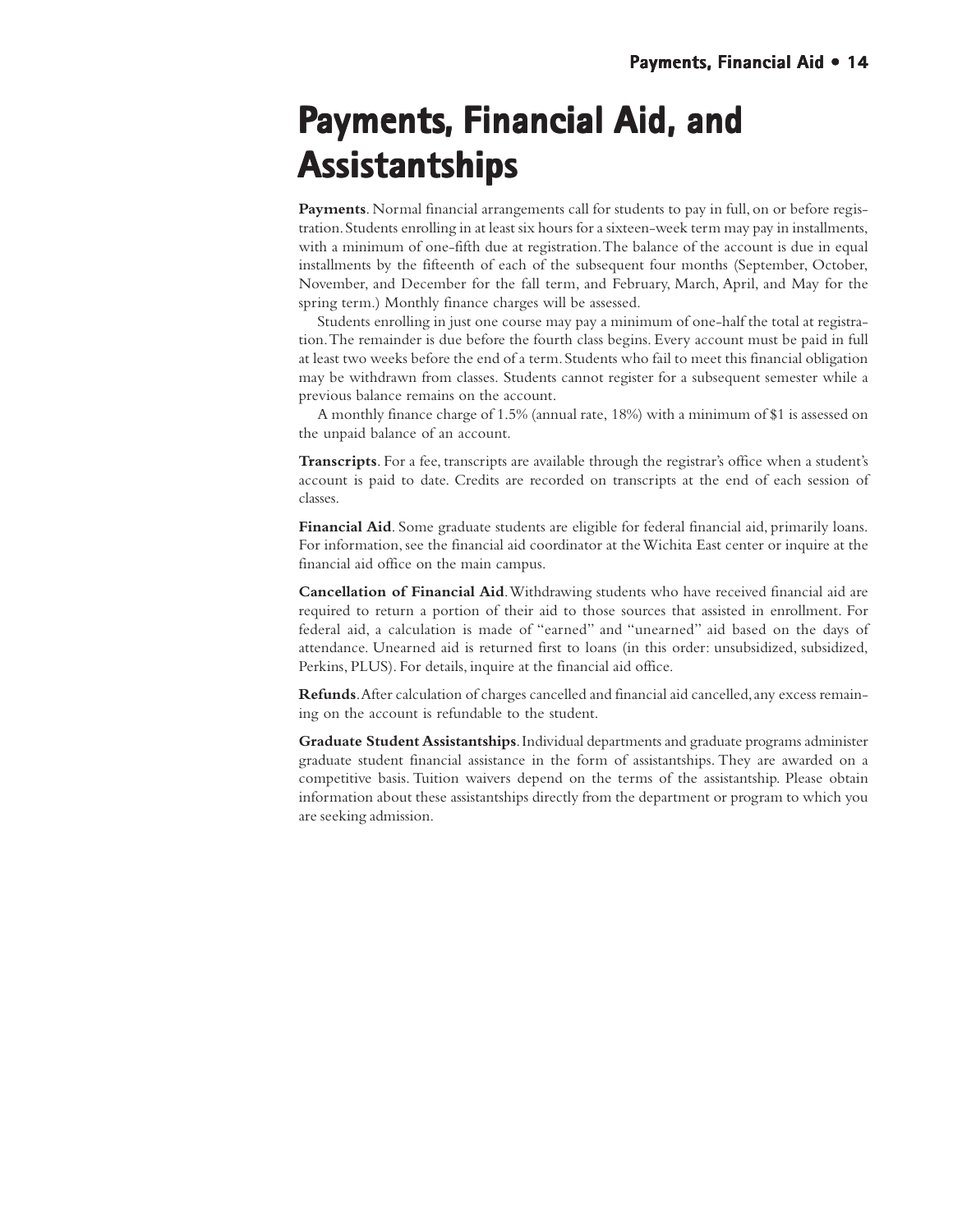# <span id="page-14-0"></span>**Student Services Student Services Services**

**Advisors**. Prospective students are invited to discuss their specific goals and interests with the directors of the respective graduate programs before applying for admission.

For program specific information, please refer to the advising section of the relevant degree.

**Library**. Students are expected to make use of the Southwestern College Memorial Library, where useful resources are held. Students can also access reference materials and e-books through the internet.

**Complaint Policy**. Southwestern College tries to be sensitive to student concerns. Students should first attempt to resolve conflicts directly with the instructor. If such an attempt fails, the student should report the complaint to the program director. If the student is not satisfied, a written complaint may be filed in the appropriate academic administrator's office on the main campus. The academic administrator will review the complaint and attempt to resolve the issues among the parties. If unable to do so, the appropriate academic administrator will refer the complaint to the graduate studies council, whose decision is final.

**Policy for Students With Disabilities**. Southwestern College seeks to make reasonable accommodations for students with disabilities in order to provide the same educational opportunities for all students.

Students with disabilities need to provide documentation of their disabilities to both the program director and the appropriate academic administrator. Students will meet with appropriate personnel (e.g., program director, academic administrator, academic advisor, faculty) to discuss appropriate accommodations.

Southwestern College does not provide assessment testing, although referrals can be made by the dean of students' office. Students are responsible for all expenses related to testing. *Responsibilities of Students with Disabilities*

- The student is responsible for informing instructors of his or her specific needs and providing documentation.
- Students may choose not to tell instructors of their disabilities.
- Students with disabilities are still expected to meet all academic requirements for their courses. All accommodations will be for the purpose of helping the student meet these requirements.
- It is highly recommended that students with disabilities keep their instructors informed on whether the accommodations are meeting their needs.

*Responsibilities of Faculty*

- The faculty needs to comply with accommodations agreed upon in consultation with students, their advisors, and appropriate administrative personnel.
- The faculty has the right to request documentation of disabilities prior to making accommodations.
- Students with disabilities are still expected to meet all academic requirements for their courses. All accommodations will be for the purpose of helping the student meet these requirements.
- All information about disabilities is to remain confidential by federal law.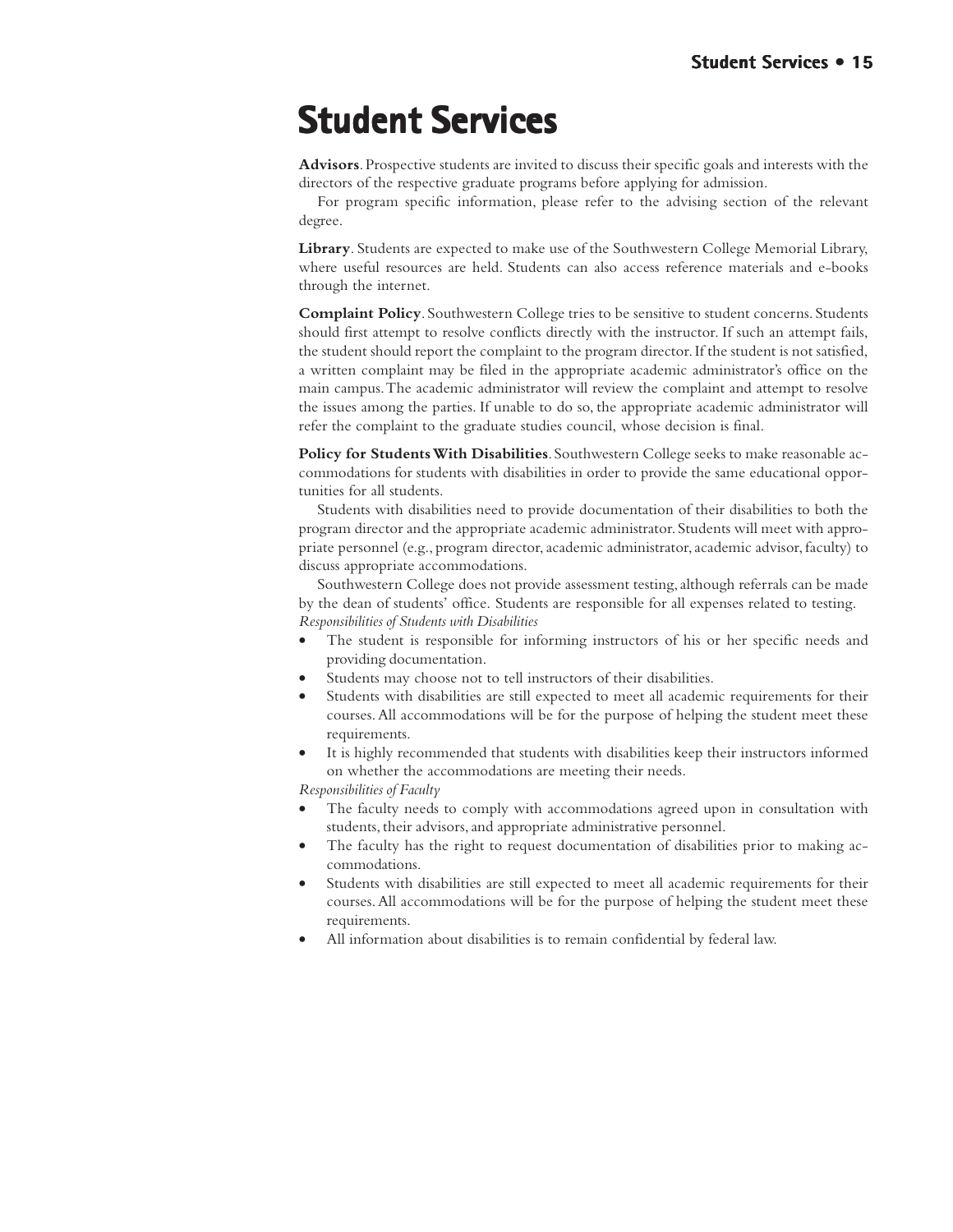# <span id="page-15-0"></span>**Master of Business Administration Master of Business Administration Program (MBA) (MBA)**

Southwestern College's MBA program is a 36-hour degree program offered as the Professional MBA program through Professional Studies and the Fifth-Year MBA program through the main campus.

The MBA program schedules two consecutive eight-week sessions within each traditional school term. The terms are fall (beginning in late August), spring (January-April), and summer (May-August).

## **Cancellation of Charges of Charges**

Students who officially withdraw from a course may be eligible for some cancellation of charges. To withdraw, give notice in writing to the appropriate graduate program office.

Tuition and fees for courses are cancelled according to the following schedule for classes lasting eight weeks:

90% is cancelled when notice is given within the first week of class

50% for notice given before the end of the fourth week

25% for notice before the end of the sixth week

## **Degree Offered**

Southwestern College confers a master of business administration degree. Students seeking the degree must fulfill all requirements as listed in this catalog.

# **Professional MBA**

Courses for the Professional MBA are eight weeks long and meet one evening a week for four hours, generally from 6 to 10 p.m. The Professional MBA program is also available completely online. The degree may be completed in two years of continuous part-time study.

# **Academic Advising**

All graduate students in the Professional MBA may choose an advisor at any one of the professional studies centers.

### **Registration**

Students in the Professional MBA take one course each session. Students with special circumstances may ask for permission to take more than one course. This request must be made in writing to the director of academic programs.

Registration is open two weeks prior to the start of the next session and may be completed either online or on-ground with a professional studies staff member.

# **Charges and Fees 2005-06**

Professional MBA tuition per credit hour - \$375 A tuition discount is provided to active duty military personnel and their spouses, reservists, National Guard members, and DoD contractors. Technology fee per MBA online class - \$25 Audit tuition per credit hour (no credit) - \$95 Transcript Fees: Printed, per copy - \$5 Faxed, per copy - \$10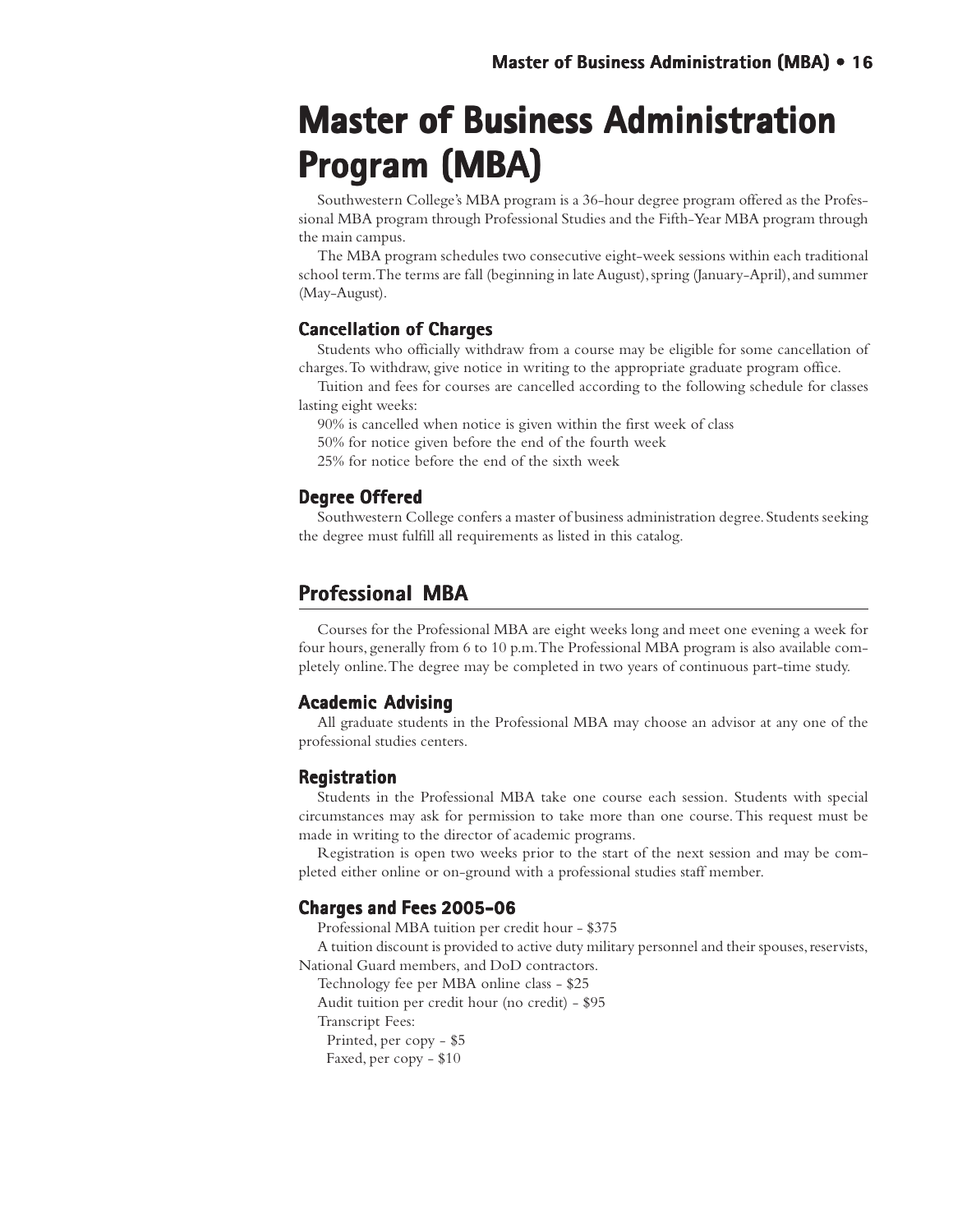# <span id="page-16-0"></span>**Fifth-Year MBA**

Courses for the Fifth-Year MBA are eight weeks long and meet on the main campus during the day (some may be offered in the evening hours). The Fifth-Year MBA student will be enrolled in two courses each eight weeks, making it possible to complete the degree in one year of full-time study.

#### **Academic Advising**

Fifth-Year students may choose an advisor on the main campus.

#### **Registration**

Students enrolled in the Fifth-Year MBA take two courses each session and will be enrolled in courses for both sessions at the beginning of each term.

Registration is open two weeks prior to the start of the term and may be completed either online or at the college services office on the main campus.

#### **Charges and Fees 2005-06**

Fifth-Year MBA tuition per credit hour - \$394 Audit tuition per credit hour (no credit) - \$95 Transcript Fees: Printed, per copy - \$5 Faxed, per copy - \$10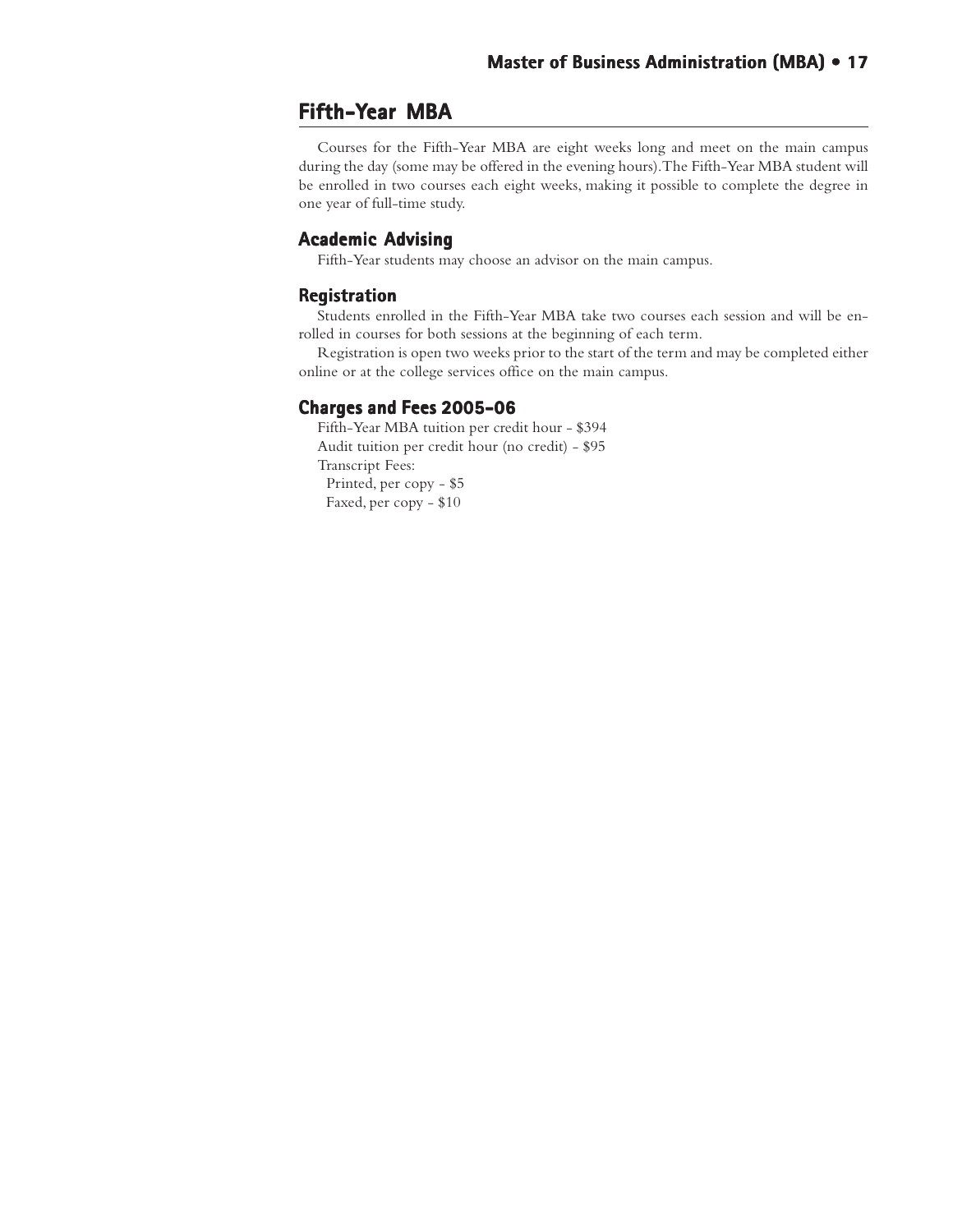# <span id="page-17-0"></span>**Program Requirements**

#### **Master of Business Administration Degree**

#### **Requirements (36 credit hours):**

- In Management:
- 605 Managerial Economics
- 610 e-Commerce
- 615 Financial Analysis and Management
- 620 Marketing Management
- 625 Financial Accounting
- 627 Managerial Accounting
- 630 Human Resource Management
- 635 Organizational Behavior
- 637 Business Law and Ethics
- 640 Operations Management
- 647 Conflict Resolution and Management
- 710 Strategic Management

#### **Management Courses Management Courses**

#### **Department Code: MGMT**

- **605 Managerial Economics.** An exploration of the major concepts of macro and micro-economics as they affect business managers. Macroeconomics topics will include an examination of major economic theories; the workings of the monetary and banking system, including the Federal Reserve system; the nature of economic cycles; and the impact of inflation, interest rate changes, and government economic policy. Microeconomics topics will include production and cost structure, product and resource markets, pricing models, and measures of economic competition. This course assumes prior undergraduate economics course work. Credit 3 hours.
- **610 e-Commerce.** Conveys the principles of e-Commerce. This involves leveraging the Internet resources into a redefinition of what it means to market products and services in a world awash with communication channels that literally reach the world in an instant and with great efficiency. Credit 3 hours.
- **615 Financial Analysis and Management.** Covers a broad range of financial topics of interest to managers of large and small businesses. Included are debt and equity issuance; the stock market and business valuation methods; mergers & acquisitions; risk management; project finance; and basic financial derivatives. The emphasis will be on practical understanding of financial concepts. Students will be expected to perform hands-on modeling projects in Excel. This course will assume prior familiarity with spreadsheet software such as Excel or Lotus. Credit 3 hours.
- **620 Marketing Management.** Explores various marketing concepts of importance to managers, including product development and brand management, price determination, distribution strategy, and advertising/promotion management. The emphasis will be on strategic implications of these topics, rather than the theories themselves. Students will be required to exhibit mastery of the topics through the development of a complete, case-based integrated marketing strategy. Credit 3 hours.
- **625 Financial Accounting.** Concentrates on interpreting financial statement information, using accounting information for decision making and evaluation, and examining current trends in accounting of importance to the manager. Students will exhibit mastery over the subject matter through group interaction, written examinations and appropriate outside-of-class projects. Credit 3 hours.
- **627 Managerial Accounting.** Examines the use of accounting information to assist management in planning, analyzing, and implementing business decisions and activities. Focuses on strategic and operational performance analysis and evaluation. Students will exhibit mastery of the topics through group interaction, written examinations, and the completion of papers and case assignments. Prerequisite: MGMT 625. Credit 3 hours.
- **630 Human Resource Management.** Explores human resource issues faced by managers of large and small businesses. Covered will be employee selection and recruitment, training and employee development, performance appraisal, compensation, termination, and labor-management relations. Also discussed will be implications of the global business environment, EEOC and diversity issues, and other current topics. Special emphasis will be placed on employment law as it affects managers. Credit 3 hours.
- **635 Organizational Behavior.** An examination of the complex organizational dynamics of large and small firms. Discussed will be organizational culture, motivational theories, personality styles, leadership techniques, change management, and other topics of importance to managers. Credit 3 hours.
- **637 Business Law and Ethics.** This course is a study of legal concepts applicable to business, including forms of business organization, legal aspects of organizing and operating a business, the Uniform Commercial Code, contracts, commercial paper, secured transactions, bankruptcy, securities regulation, antitrust law, consumer protection, torts, criminal business law, social & political influences, management rights, powers, and responsibilities, ethical considerations, and a brief overview of the structure of the judicial system. Credit 3 hours.
- **640 Operations Management.** Presents best practices for systems that produce goods and services. Simulations will be used to demonstrate the payoffs of using world class operating policies, methods, and procedures. Subject areas covered will include capacity and facility planning, scheduling,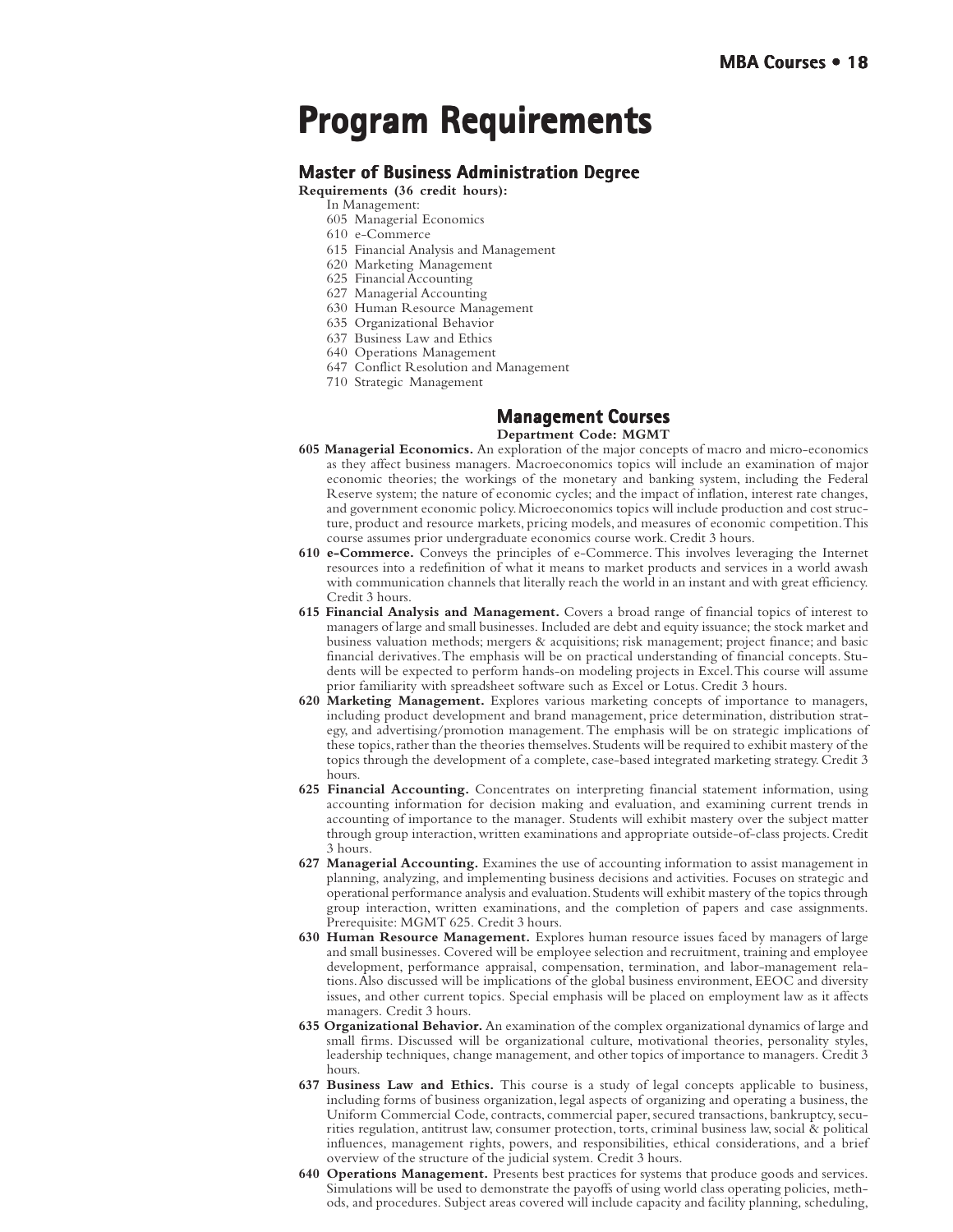distribution, production control, quality systems management, and demand forecasting. Credit 3 hours.

- **647 Conflict Resolution and Negotiations.** This course explores communication, conflict, negotiation, public relations, and leadership issues in large and small organizations. Included will be individual personality, preference, and style assessment, interpersonal interaction, and group dynamics. Special emphasis will be placed on conflict assessment, resolution, and conflict management techniques, negotiation theory, tactics, and practice as well as contingency theories of management and leadership. Credit 3 hours.
- **710 Strategic Management.** A case-based capstone course in the MBA curriculum. Students will be expected to synthesize material learned in previous MBA courses. The course will concentrate on written cases, in-class discussion and debate, and team-based problem identification/proposed solutions. The course will include a significant written analysis component, as well as in-class presentations. Prerequisites: successful completion of at least 10 other core courses. Credit 3 hours.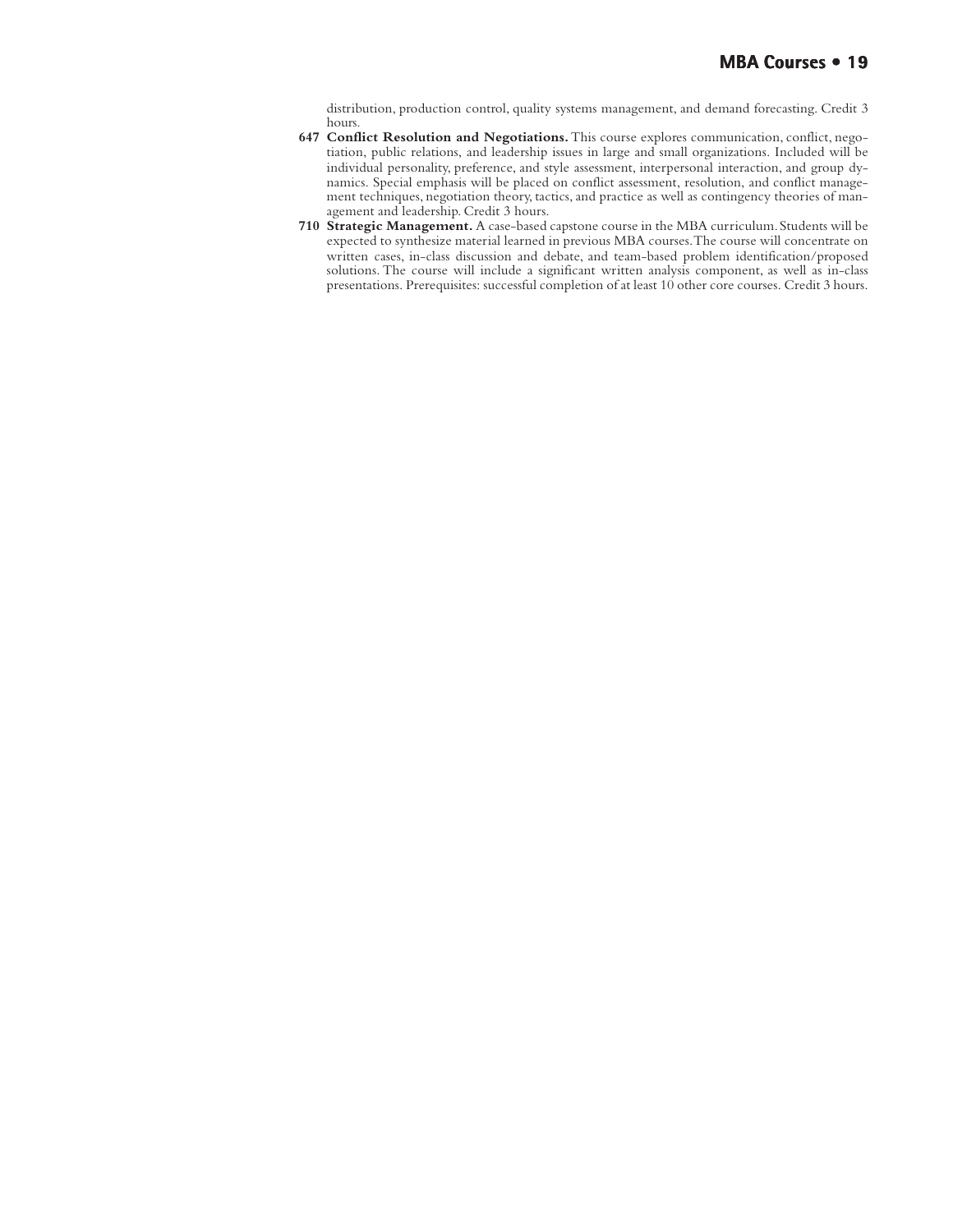# <span id="page-19-0"></span>**Master of Science in Leadership Master of Science in Leadership (M.S.L.)**

Southwestern College's master of science in leadership program is a 36-hour degree program. Courses are six weeks long and are available completely online. The degree may be completed in 1.5 years of continuous part-time study. The emphasis in each class is based on coupling both real-world skills and understanding with theoretical frameworks and leadership models. All classes will be delivered using an online asynchronous delivery modality using the Blackboard™ course management system.

# **Degree Offered**

Southwestern College confers a master of science in leadership degree. Students seeking the degree must fulfill all requirements as listed in this catalog.

# **Academic Advising**

All graduate students may choose an advisor at any one of the Professional Studies centers.

# **Electronic Portfolio**

At the conclusion of the program, graduates will have an electronic portfolio (an individual repository of materials, projects, and assignments that demonstrate learning and growth throughout the program). Threaded within and throughout the entire master of science in leadership curriculum will be full-array of learning opportunities that will provide both depth and breadth of learning and exemplary assessments for inclusion in the learner's electronic portfolio. Portfolios will be reviewed as a requirement for completion of the degree. Learners have the option of receiving the evaluation of their portfolios for an additional fee.

# **Registration**

The Master of Science in Leadership program schedules two to three consecutive sixweek sessions within each traditional school term. The terms are fall (beginning in late August), spring (January-April), and summer (May-August). Students are advised to take one course each session. Students with special circumstances may ask for permission to take more than one course. This request must be made in writing to the Director of Academic Programs.

Registration is open two weeks prior to the start of the next session and may be completed either online or on-ground with a Professional Studies staff member.

# **Charges and Fees 2005-06**

M.S.L. tuition - \$325 per credit hour + \$25 technology fee per course

 A tuition discount is provided to active duty military personnel and their spouses, reservists, National Guard members, and DoD contractors.

Audit tuition per credit hour (no credit) - \$95

Optional portfolio evaluation fee - \$125

 The portfolio will be evaluated and the results will be forwarded directly to the student. Transcript Fees:

Printed, per copy - \$5

Faxed, per copy - \$10

# **Cancellation of Charges of Charges**

Students who officially withdraw from a course may be eligible for some cancellation of charges. To withdraw, give notice in writing to the graduate program office.

Tuition and fees for courses are cancelled according to the following schedule for classes lasting six weeks:

90% is cancelled when notice is given within the first week of class

50% for notice given before the end of the third week

25% for notice before the end of the fourth week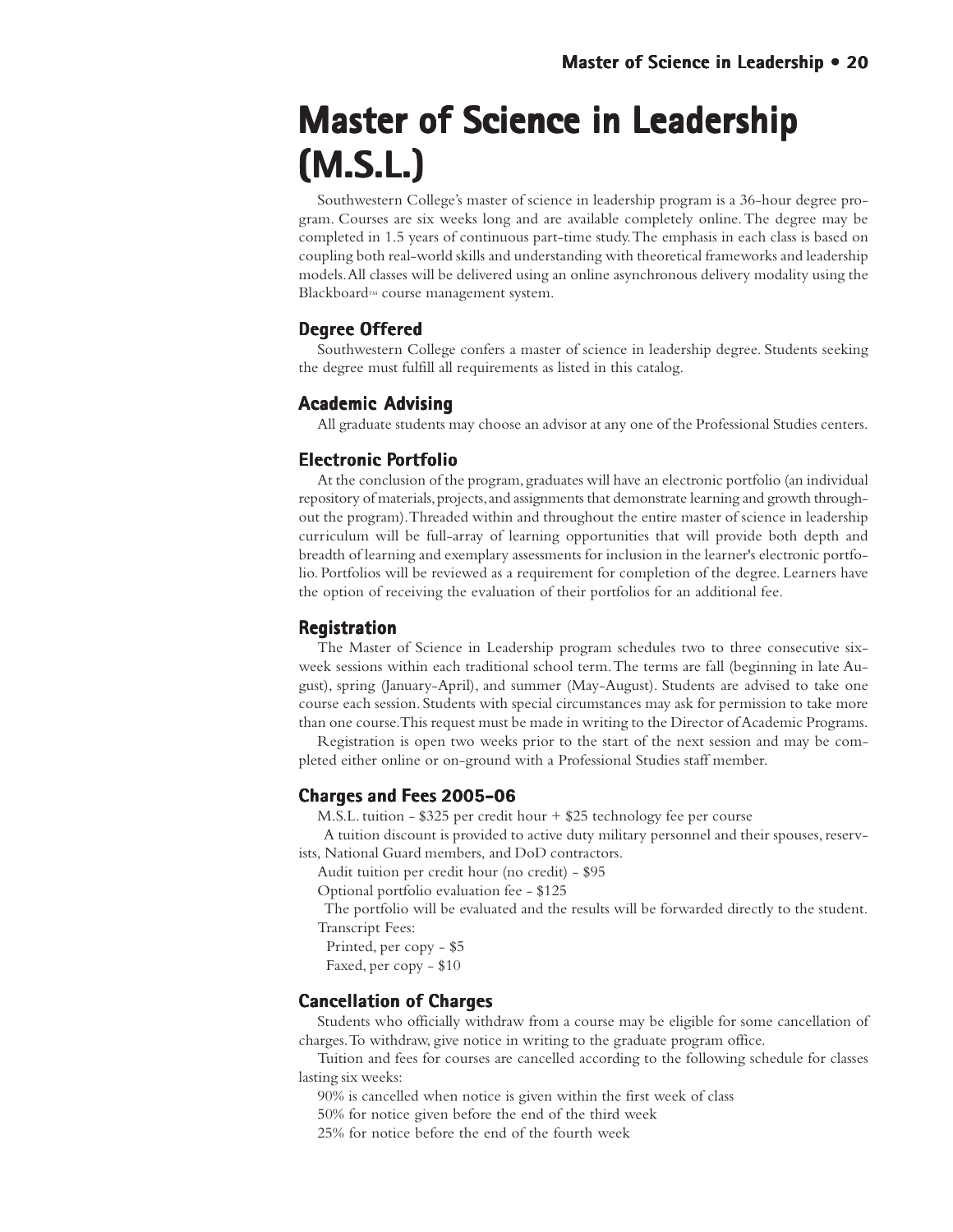# <span id="page-20-0"></span>**Program Requirements**

#### **Master of Science in Leadership Degree**

**Requirements (36 credit hours):**

In Leadership

- 500 Leadership Styles and Theories
- 505 Organizational Leadership and Ethics

510 Leadership in Context

- 515 Leadership Communication and Conflict Resolution
- 520 Leadership Coaching
- 560 Leading Change in Organizations
- 565 Knowledge Based Leadership
- 570 Leadership for the Future
- 575 Organizational Structures and Behavior
- 580 Practical Problem Solving for Today's Organizations
- 585 Leading Quality Improvement Initiatives

590 Leadership Project

Reviewed and accepted electronic portfolio

#### **Leadership Courses Courses**

**Department Code: LEAD**

- **500 Leadership Styles and Theories.** The course will cover fundamentals of leadership, definitions of leadership, and an introduction to the tools available for research in leadership. Emphasis is on the application of theoretical concepts to actual organizational settings and situations, culminating in the determination of participant's dominant leadership style and articulation of a personal leadership profile. Credit 3 hours.
- **505 Organizational Leadership and Ethics.** The course will provide an understanding of the distinction between leadership and management in organizations. Theory is mixed with contemporary examples of the ethical challenges facing today's leaders. Participants consider ethical frameworks (e.g., individual ethical competency, organizational system as an ethical agent) in organizational decision making. Credit 3 hours.
- **510 Leadership in Context.** Participants will be able to demonstrate an understanding of how economic, social and/or political events and relationships whether local, national or worldwide, affect organizations as well as impact on culture and community. Participants will develop a plan of action for dealing with that impact. Credit 3 hours.
- **515 Leadership Communication and Conflict Resolution.** The course will teach leaders to hone and refine important communication and conflict resolution skills including interpersonal and small group communication, persuasion, media communication, and crisis communication. Credit 3 hours.
- **520 Leadership Coaching.** The course will help learners coach, mentor and empower future leaders. The course will review coaching theories and models as well as the theoretical and applied aspects of teamwork. Participants will focus on building the skills of collaboration. Participants will articulate a personal leadership development plan. Credit 3 hours.
- **560 Leading Change in Organizations.** Participants will learn to navigate the world of needs assessment tools in order to build an organization's ability to operate on the consistent generation of information. Systems used to analyze information and implement change resulting from data will be covered through case studies, individual and group exercises. Participants will develop practical tools for engaging people at all levels of an organization through inevitable change. Credit 3 hours.
- **565 Knowledge Based Leadership.** The course will cover the integration and alignment of strategic planning, mission, vision with goals and objectives to position organizations to transition to a knowledge based environment. Participants will develop a plan for capturing "tribal knowledge" and using that knowledge to create and communicate a shared vision. Credit 3 hours.
- **570 Leadership for the Future.** Participants will learn to identify trends, implement change initiatives, maximize resources, and develop a response to changing workforce dynamics. This course provides a thorough foundation in the methods used when leading project initiatives. Credit 3 hours.
- **575 Organizational Structures and Behavior.** Participants will learn decision making models, principles of organizational hierarchy, and how organizations are impacted by leadership styles. Participants will analyze how their own leadership behavior impacts others through 360<sup>°</sup> feedback. Credit 3 hours.
- **580 Practical Problem Solving for Today**'**s Organizations.** Working from current and relevant case studies, learners will develop the skills to make real world, real time decisions. Credit 3 hours.
- **585 Leading Quality Improvement Initiatives.** The course will address the importance of implementing quality principles integral to leadership which will benefit stakeholders, provide an understanding of the philosophies underlying quality, emphasize the importance of employee empower-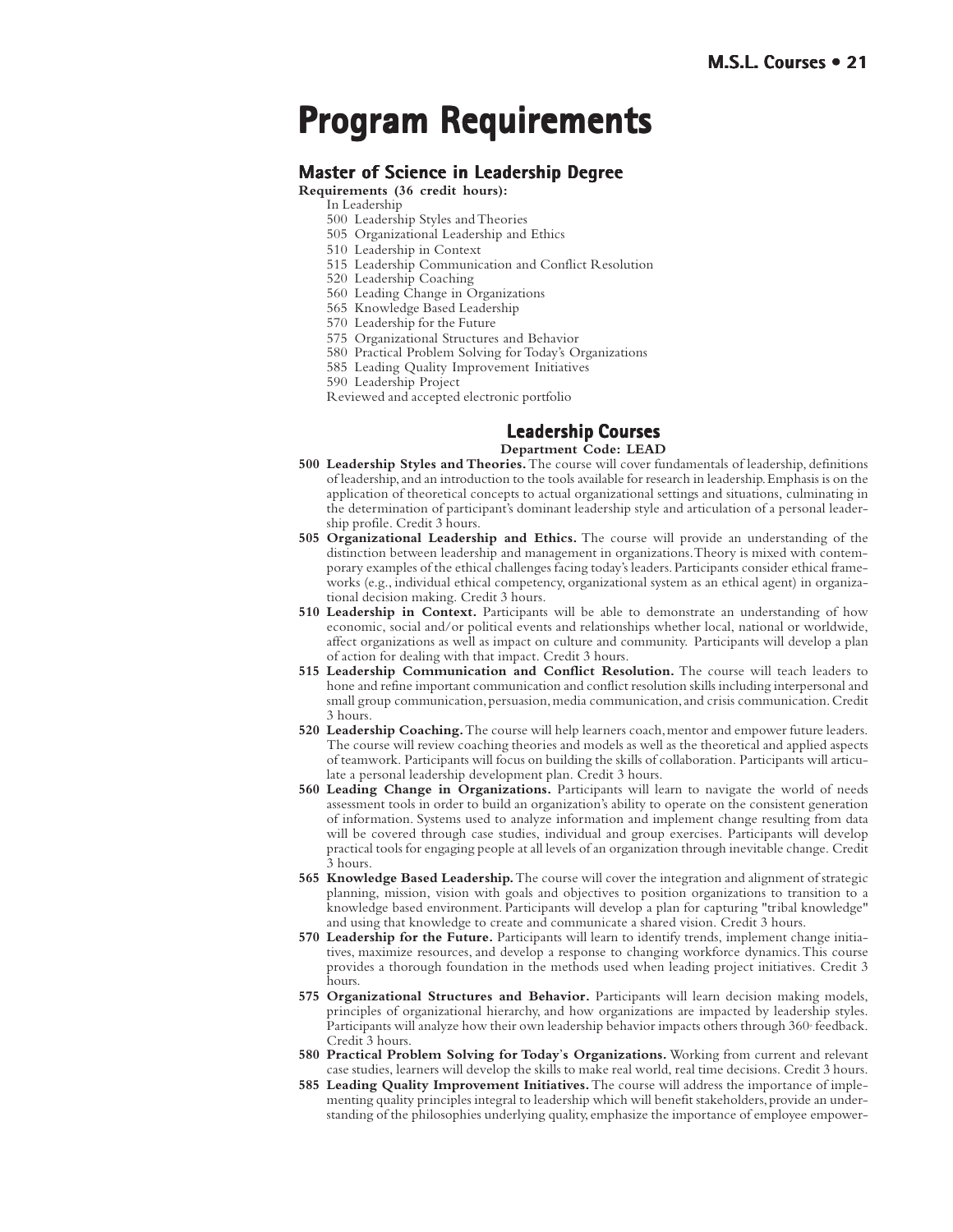ment, deal with issues surrounding teams and group dynamics, and develop an awareness of process improvement and its role in building solid effective organizations. Learners will be qualified to earn the credential of Certified Quality Improvement Associate. Credit 3 hours.

590 Leadership Project. Based on a project of choice pertinent to the learner's needs, the learner will develop a plan to integrate a number of initiatives including collaboration in decision making, building flexible organizations to navigate the flow of change, an incentive structure that rewards leadership development of employees, and other progressive initiatives. This course will examine how to plan, implement, and integrate these initiatives to achieve highly successful organization. Prerequisite: This course should be taken after completion of at least 30 hours in the program. Credit 3 hours.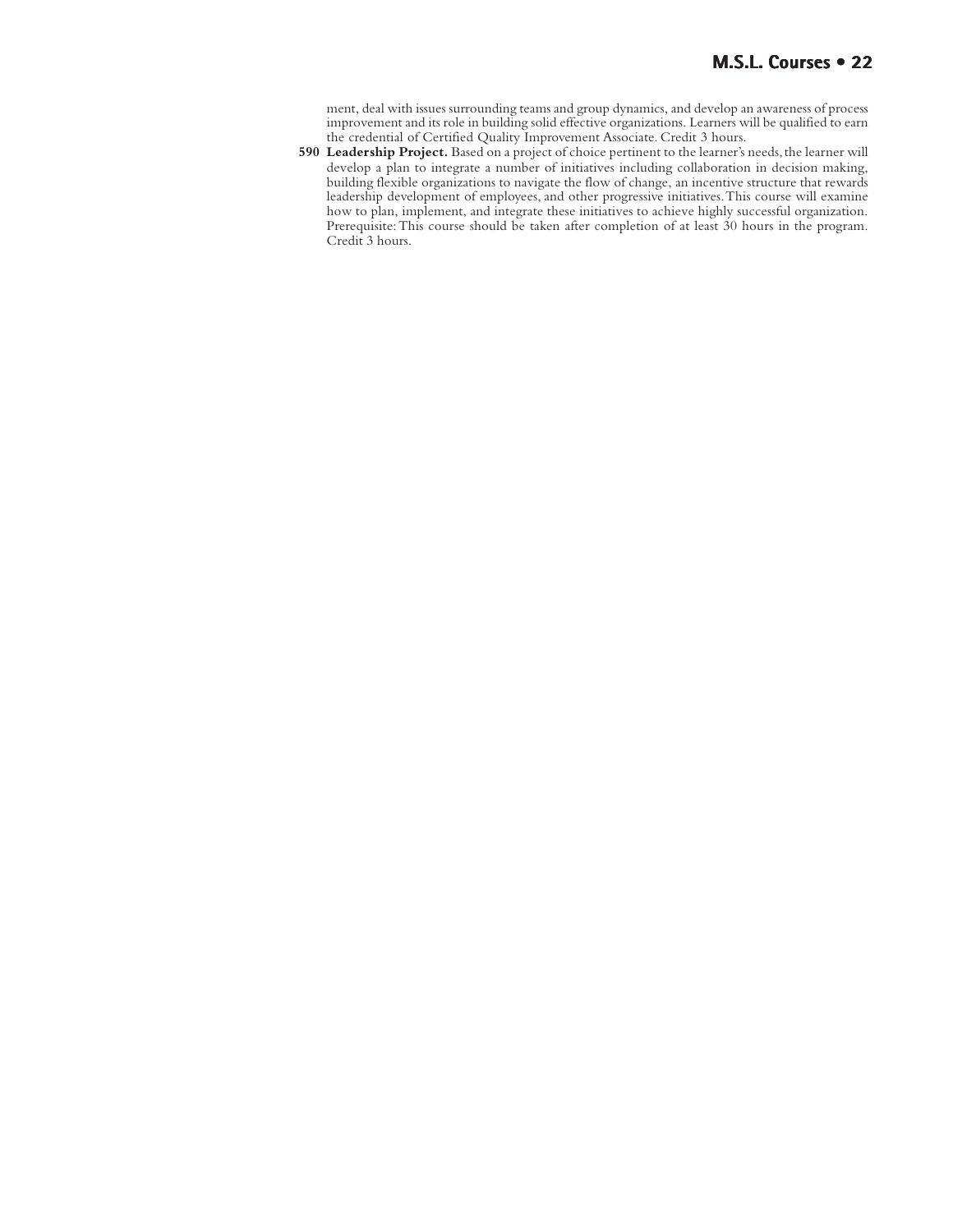# <span id="page-22-0"></span>**Master of Education Program Master of Education Program (M.Ed.)**

The master of education degree at Southwestern College was first introduced in 1986 to meet the needs of area teachers. Majors in curriculum and instruction and in special education are offered.

The major in special education prepares teachers to work with children and youth with disabilities.

Most Southwestern graduate students are professionals employed in education or other fields. To accommodate the needs of these students, graduate classes are scheduled evenings and weekends.

# **Degree Offered**

Southwestern College confers a master of education degree. Students seeking the degree must fulfill all requirements as listed in this catalog.

# **Academic Advising**

The director of master of education will act as advisor for all students seeking the major in curriculum and instruction and the coordinator of special education will act as advisor for all students seeking the major in special education.

# **Registration**

There are four convenient methods to register for courses:

- 1. Telephone the college services counter at (620) 229-6251 and enroll in courses using MasterCard, Visa, or Discover for payment.
- 2. Write the college services office specifying the courses you are enrolling in and enclose full payment by check. Mail to:

Southwestern College 100 College Street Winfield, KS 67156

- 3. Enroll in person at the main campus college services counter, Christy Administration Building.
- 4. Enroll online at www.sckans.edu/med/

# **Charges and Fees 2005-06**

M.Ed. tuition per credit hour - \$272 Audit tuition per credit hour: (no credit) - \$95 Transcript Fees: Printed, per copy - \$5 Faxed, per copy - \$10

# **Cancellation of Charges of Charges**

Students who officially withdraw from a course may be eligible for some cancellation of charges. To withdraw, give notice in writing or in person to the graduate program office.

Tuition and fees for courses are cancelled according to the following schedule:

During the first 20% of class days the cancellation is 80%.

To 30% of class days the cancellation is 70%.

To 40% of class days the cancellation is 60%.

To the last day to withdraw the cancellation is 50%.

After the last day to withdraw there is no cancellation.

The schedule above describes the cancellation policy for graduate programs. For undergraduate program policies, see the undergraduate catalog.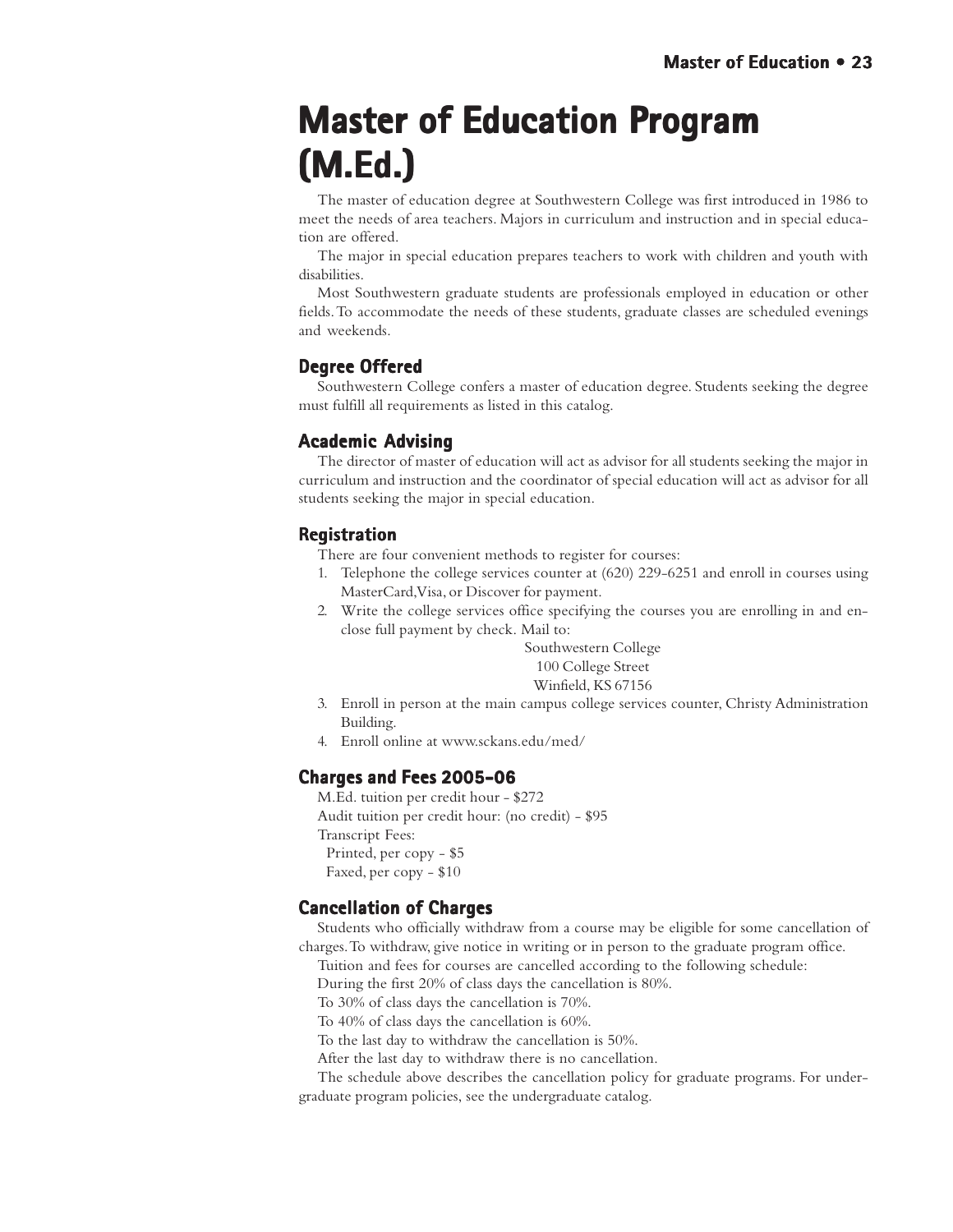# <span id="page-23-0"></span>**Program Requirements**

#### **M.Ed., Major in Curriculum and Instruction**

The master of education with a major in curriculum and instruction provides a fourdimensional approach to preparing educators for the 21st century and is grounded in the five core propositions of the National Board for Professional Teaching Standards (NBPTS). Those propositions are that teachers:

-are committed to students and their learning

-know the subjects they teach and how to teach those subjects to students,

-are responsible for managing and monitoring student learning,

-think systematically about their practice and learn from experience, and

-are members of learning communities.

This revised program is consistent with the conceptual framework of the Dole Center for Teacher Education, which specifies that we build professional educators who have the abilities of wisdom, interaction, facilitation, and reflection. Each of these abilities can be seen in all of the dimensions of the program.

The first dimension of the program, the *Professional Core*, is a series of courses in the theoretical, philosophical, cultural, and historical processes of curriculum and teacher leadership. These courses assist candidates in using their knowledge of what students know, how they think, who they are, where they come from, and what motivates them. The courses that accomplish this active understanding and demonstration of skills are curriculum construction, teaching-learning processes, multicultural education, and a selection of courses in the philosophical, historical, and social underpinnings of the profession.

The second dimension, the *Area of Emphasis*, provides for content foci. By focusing on a particular area of the curriculum, teachers are able to make connections within and across disciplines to strengthen their teaching and explore new and promising learning paths that enrich their students' learning. The content area focus promotes critical thinking skills and helps students use prior knowledge to gain confidence and independence in posing, exploring, and solving new problems.

The third dimension, *Research and Assessment*, provides teachers with the tools to become effective and perceptive educators in their schools and classrooms. Through a series of courses in research, tests and measurements, and field-based research, teachers learn to gauge student progress through the on-going processes of action research, multiple evaluation methods, and the interpretation of research literature, which serves as a guide for improving their practice. Considered crucial, the mastery of these tools connects teacher-leaders to their daily practice through a systematic, scientific framework that validates their work and brings about positive curricular change in their individual classrooms.

The last dimension is the *Pathway (Portfolio) Experience*. The master of education is a competency-based program grounded in the precepts of the National Boards of Professional Teaching Standards (NBPTS). Since this program is competency based, it naturally follows that the assessment process will provide demonstrated evidence of the candidate's growth and development. The vehicle for this assessment is the portfolio. The portfolio will be a purposeful collection of educational artifacts designed to provide tangible evidence of the candidate's growth and transformation across time, and to demonstrate the candidate's ability to reflect on and critically examine educational practices that improve instruction and enhance student learning.

The contents of the portfolio provide evidence of the candidate's competence in:

-Thoroughly knowing the subjects taught and how to effectively teach those subjects to students,

-Effectively managing and monitoring student learning;

-Thinking systematically about their practice and learning from that experience,

-Demonstrating competencies in critical and reflective thinking, and scholarly writing,

-Demonstrating commitment to students and their learning,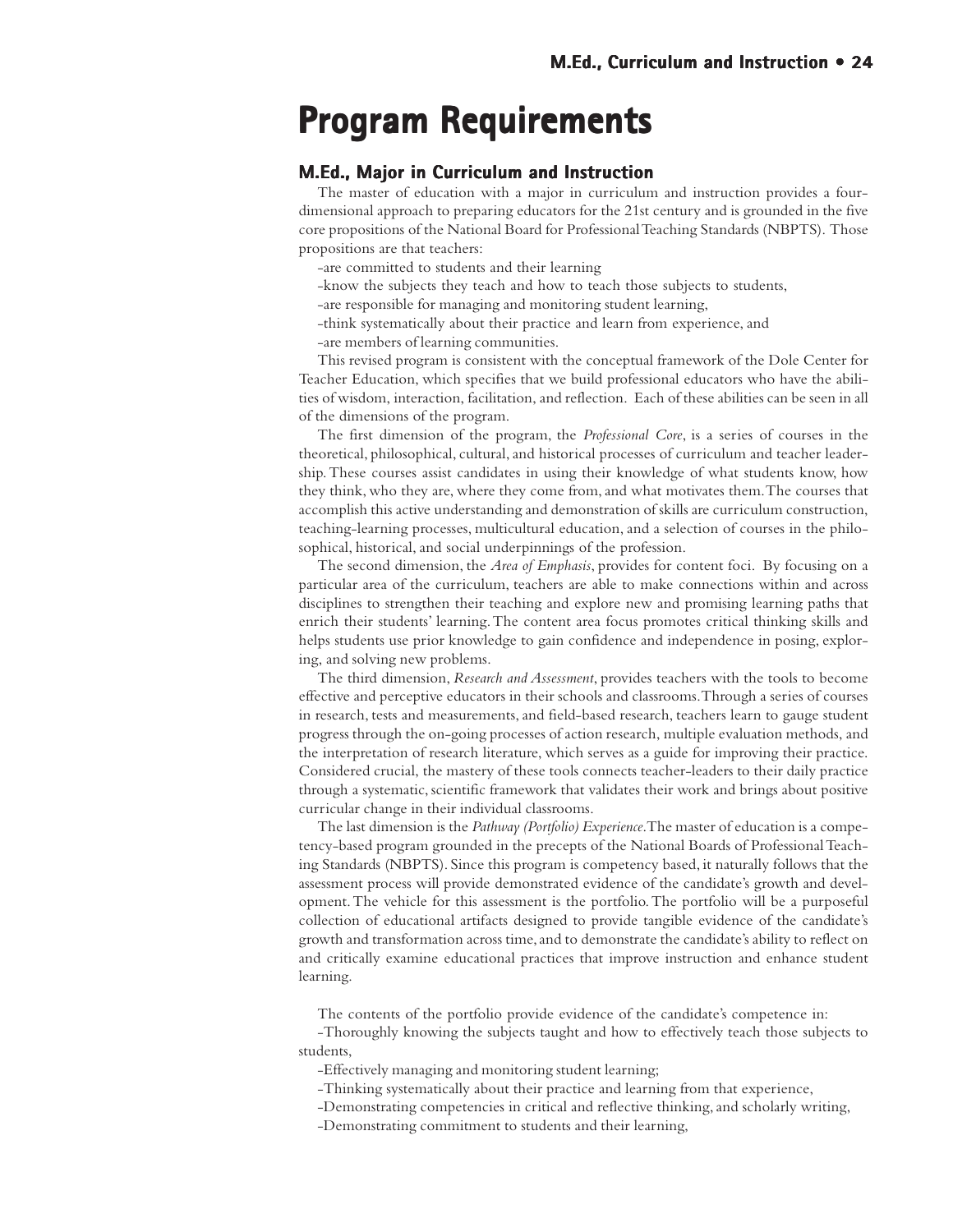<span id="page-24-0"></span>-Demonstrating growth and transformation through the establishment of new professional goals, and

-Disseminating knowledge and appropriate practice to the professional community.

Portfolio artifacts are developed in each course by the candidate. Required components are:

-A written statement of teaching and learning philosophy grounded in theory,

-Documentation of competencies in the area of emphasis

-Case studies, diagnostic and evaluative plans, and other assignments that demonstrate knowledge of ability to apply theories and research to educational practice (3 selected documents),

-Self-assessments,

-An action research study and

-Documentation that demonstrates membership in the learning community and collegiality.

Reflective statements will connect themes of experiences in the candidate's graduate program to understanding of theory, research, knowledge, skills and dispositions learned.

Oral defense of portfolio, while following similar procedures to that of an oral defense of a thesis, has as its main goal a broader process than just defense of the action research study. This process also incorporates other work completed during the program and requires the candidate to engage in critical dialogue with the committee on how her/his current selfevaluation processes reflect the thoughtful consideration of knowledge gained through the completion of the program and are now exhibited in her/his role as a scholar.

The master of education with a major in curriculum and instruction incorporates the ideals of the National Boards and empowers teachers to become reflective practitioners who will be able to meet the challenge of providing quality educational programs for all students.

#### **M.Ed., Major in Curriculum and Instruction**

**Major Requirements**:

In the Professional Core:

501 Education in American Society

530 School/Curriculum Leadership

542 Instructional Design

549 Multi-Cultural Literature

Area of Emphasis:

9 hours of electives in a particular area of the curriculum

In Research and Assessment:

511 Research Methodologies

531 Field-Based Research Block 1

543 Tests and Measurements

Pathway (Portfolio) Experience:

6 hours

#### **M.Ed., Major in Special Education**

The major in special education is designed for those who wish to earn a license in teaching special education as part of their graduate degree programs. A core of 24 hours followed by additional courses to total a minimum of 36 hours is required for the graduate degree. Certification in mild disabilities (learning disabilities, mental retardation and/or behavior disorders) may be earned with 30 hours. Provisional certification requirements total a minimum of 11 hours.

#### **Admission Requirements Admission Requirements**

The graduate program is open to persons who have an undergraduate degree in elementary or secondary education from an accredited institution and have a valid teaching certificate for the level which they are seeking special education certification.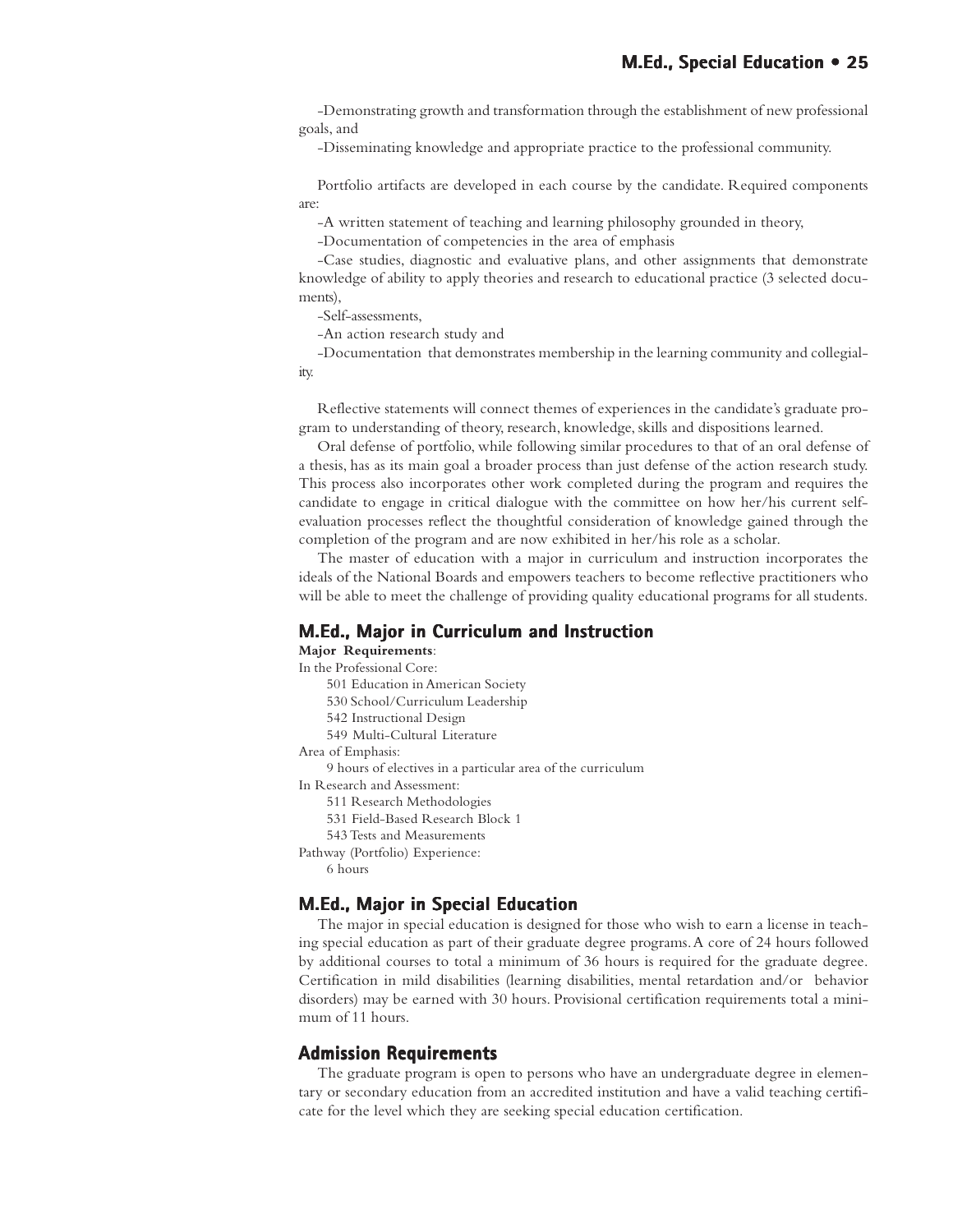Admission requirements include:

<span id="page-25-0"></span>-a minimum undergraduate cumulative grade point average of 3.0 on a 4.0 scale. This GPA may be on the total undergraduate record or on the last 60 hours of the undergraduate program

-submission of a written essay discussing why the applicant is seeking a career in special education

-evidence of having successfully completed a course in survey of exceptionalities

-a completed graduate application form

Satisfactory completion of this program leads to Kansas teacher certification in mild disabilities.

#### **Major Requirements**:

In Education:

\*522 Instructional Strategies: Behavior Difficulties

\*523 Instructional Strategies: Learning Difficulties

\*524 Introduction to Special Education

525 Collaboration with Parents and Professionals

526 Classroom Management/Behavior Modification

535 Assessment Strategies

\*559 Practicum in Mild Disabilities

559 Practicum in LD, MR, BD

Electives (choose a total of 9 hours):

529 Legal Issues in Special Education

532 Technology in Special Education

533 Language Development and Disorders

534 Transitions in Education

Research requirements:

511 Research Methodologies

531 Field-Based Research Block 1

\*required for provisional certification

Successful completion of a program portfolio equivalent to that of the Pathway Portfolio (described above) will be required for this major. The portfolio will demonstrate that the student has met the state and national standards (Common Core of Knowledge and Skills Essential for All Beginning Special Education Teachers from the Council for Exceptional Children) for special education teaching. Additionally, those desiring to be licensed in Kansas must complete the ETS national assignment in mild disabilities.

#### **Education Courses Education Courses**

#### **Department Code: EDUC**

- **501 Education in American Society.** Examines historical, national, and regional educational issues. Analysis of issues and trends in terms of their application to current educational structures and implications for educators. Credit 3 hours.
- **504 Educational Theory in the Classroom.** This course will emphasize the application of learning theories in the classroom. A variety of theories regarding brain-based research will be explored including multiple intelligences and emotional intelligence. Extensive opportunities will be provided to develop classroom activities and strategies that utilize these theories. Credit 3 hours.
- **509 Advanced Educational Psychology.** Provides comprehensive summaries of the major contemporary theories of personality. Relevant research and general evaluation of the theories will also be included. The theories will be placed in the general context of psychology and educational pedagogy for purposes of application in educational settings. A further intent is that the course will provide intra-personal and interpersonal understandings. Cross-listed with psychology. Credit 3 hours.
- **511 Research Methodologies.** Provides the essentials for conducting research, interpreting statistical principles, and quantification. Descriptive and inferential statistics will be surveyed as well as library techniques. Cross-listed with sociology. Credit 3 hours.
- **522 Instructional Strategies: Behavior Difficulties.** The purpose of this course is to study the theories, content, methods, and materials for delivery of instruction to students with behavior disorders, to utilize evaluation procedures to deliver individualized instruction to students, to modify curriculum materials, and to develop instructional materials for use with students with behavior disorders. Credit 3 hours.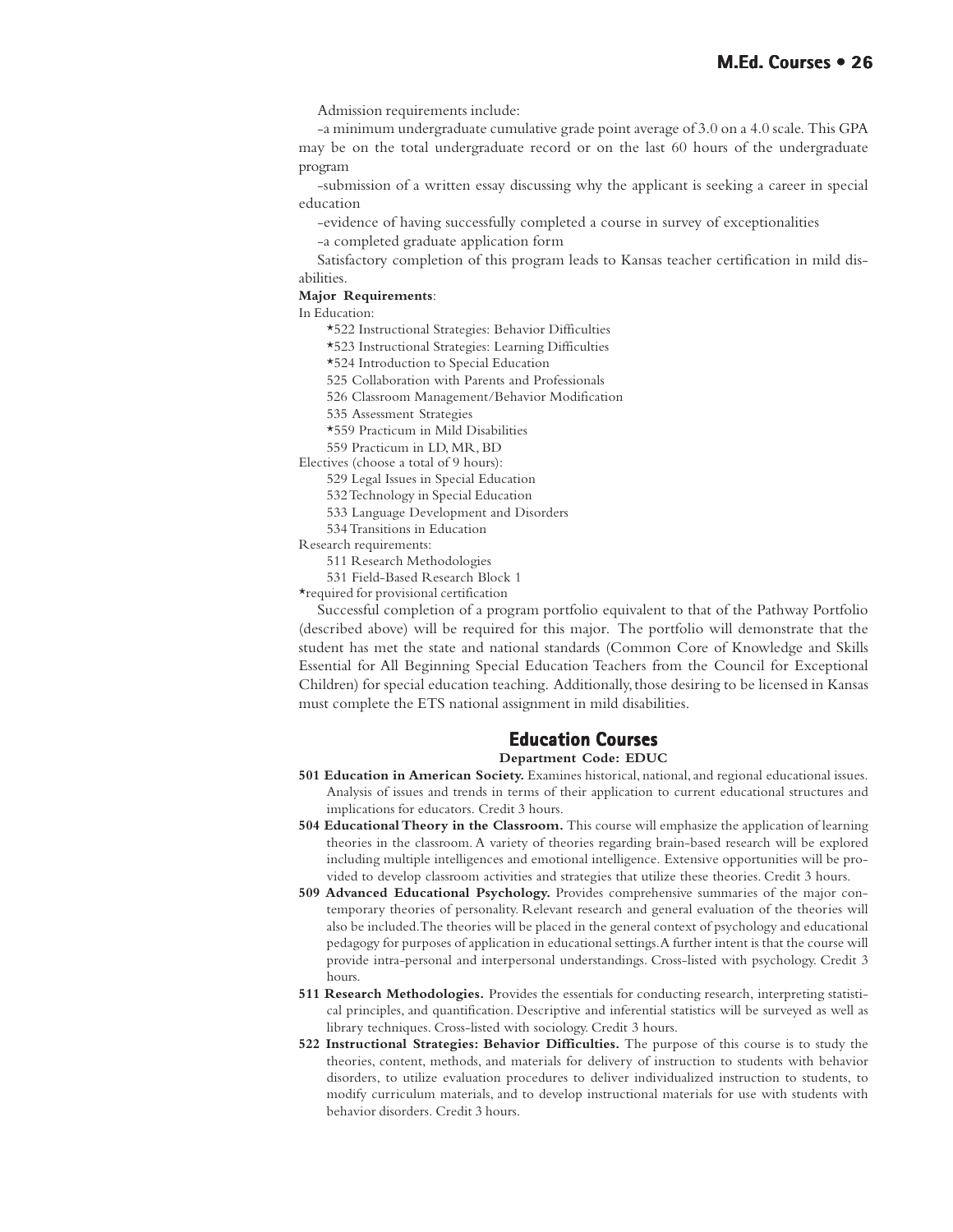- **523 Instructional Strategies: Learning Difficulties.** The purpose of this course is to study the theories, content, methods, and materials for delivery of instruction to students with academic problems, to utilize evaluation procedures to deliver individualized instruction to students, to modify curriculum materials, and to develop instructional materials for use with students with academic difficulties. Credit 3 hours.
- **524 Introduction to Special Education**. Designed to provide an overview of the fields of behavior disorders, learning disabilities, and mental retardation for present and future teachers, school psychologists, administrators, counselors, and other professionals preparing to work with students with mild disabilities. Emphasis on causes, identification, classification, characteristics, and recent trends and issues. Credit 3 hours.
- **525 Collaboration with Parents and Professionals.** Study of the basic principles, tools, and techniques of counseling, conferencing, and consulting related to the parents and professionals working with exceptional children. Credit 3 hours.
- **526 Classroom Management/Behavior Modification.** A study of behavior of children and youth with emphasis on the diagnosis and modification of problematic behaviors. Credit 3 hours.
- **529 Legal Issues in Special Education.** The focus of this course is on the legal and professional issues in special education. It will include an in-depth study of special education laws and their impact on programs for exceptional children and youth. Credit 3 hours.
- **530 School/Curriculum Leadership.** Provides current leadership theory and evidential argument practices congruent with the changes taking place in education today. Focus of the course is on leadership in the development and implementation of curriculum and instruction. Credit 3 hours.
- **531, 541 Field-Based Research Block 1,2.** A cohort experience where students develop and implement action research projects with area schools and service organizations. Special emphases will be placed on issues related to curriculum and student outcomes. The importance of building meaningful school and organization partnerships will be explored. All students majoring in curriculum and instruction are required to complete 531. Credit 3 hours each.
- **532 Technology in Special Education.** This course will provide an overview of the technology available for students with special needs. Included will be low-tech devices, augmentative devices, and using technology to adapt instruction. Credit 3 hours.
- **533 Language Development and Disorders.** This course is designed to provide an introduction to language disorders. Designed for classroom teachers, it provides an overview of language development and language disorders, the development of literacy, the relationship between language disorders and learning disabilities, and language as it affects academic areas. Credit 3 hours.
- **534 Transitions in Education.** The focus of this course is on the theoretical constructs and practical considerations in programming for students with disabilities from the preschool through the secondary and post-secondary level. Credit 3 hours.
- **535 Assessment Strategies.** Focus on the use of observation techniques and the administration and interpretation of test instruments including screening tests, formal and informal tests, norm and criterion-referenced tests, and diagnostic and achievement tests. Individual assessment of developmental skills, academic achievement, adaptive behavior and processes will be included. Tests will be evaluated for their usefulness in diagnosis, placement, and intervention in special education and remedial programs. Credit 3 hours.
- **542 Instructional Design.** The purpose of this class is to provide teachers with the knowledge and skills to become master teachers. It will provide teachers with specific research-based techniques in curriculum design and assessment. Credit 3 hours.
- **543 Tests and Measurements.** Provides classroom educators with the knowledge and skills necessary to effectively measure pupil achievement in the classroom and to be a competent consumer of standardized tests. Credit 3 hours.
- **544 Characteristics of the Adult Learner.** The study of the context of adult learning in the 21st century and major theories on adult development and learning, including androgogy, self-directed learning, and transformational learning. Emphasis will be on the practical application of these theories to the practice of teaching and training adults in post-secondary and organizational settings. Credit 3 hours.
- **545 Teaching Methods for Adult Learners.** Study and practice in effective teaching techniques for post-secondary and adult education settings. Special emphasis on instructional strategies designed to promote motivation in learning. Credit 3 hours.
- **546 Online Teaching and Training.** Explores the communication technologies used in the foundation and delivery of online courses, programs and seminars. Includes topics on synchronous and asynchronous modes of communication, web based resources, models of teaching and learning theory, and formative evaluation. Credit 3 hours.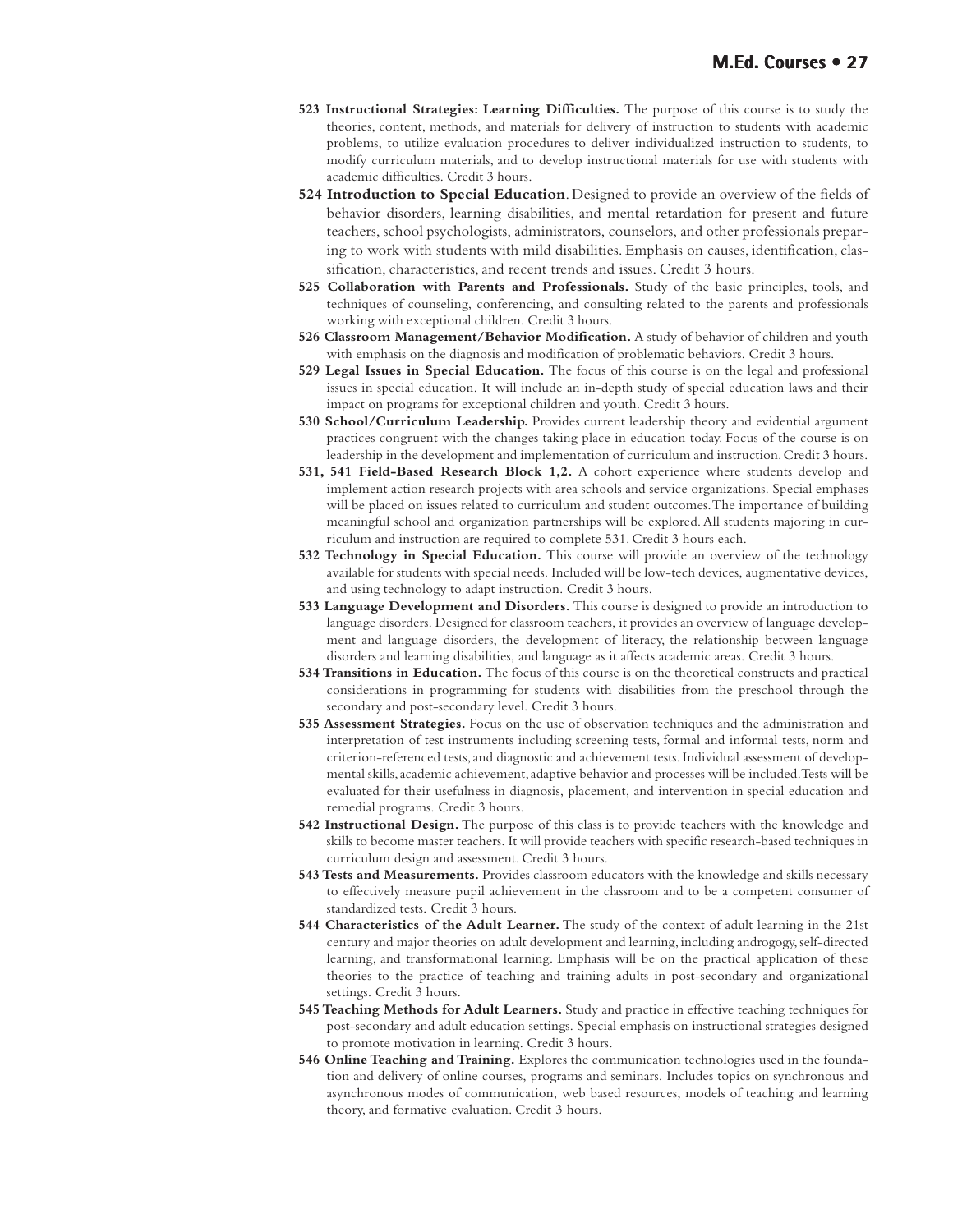- <span id="page-27-0"></span>**547 Assessment and Evaluation in Adult Education.** Explores issues in learner-centered assessment and evaluation, including critical thinking, active learning, principles of good practice, facilitation, and instructor feedback. Focuses on specific classroom strategies for effective evaluation of specific learning outcomes. Credit 3 hours.
- **548 Program Planning.** Investigates the theory and research of program planning and development for adults, including processes used to develop educational programs in various settings. Topics include needs assessment, program design and development, implementation, and evaluation. Credit 3 hours.
- **549 Multi-Cultural Literature.** Compares literature of many countries and explores possibilities for curricular integration. Credit 3 hours.
- **554 Walnut Valley Writers Workshop.** Provides hands-on experiences for teachers using writing as a tool for learning and creating. Writing instruction for all grades will be enhanced by integrating authentic writing contexts into all disciplines. Credit 3 hours.
- **554 Infusing Basic Reading Skills Throughout the Curriculum.** Helps teachers learn fundamental reading skills and how to use them throughout the curriculum. Word attack, vocabulary, comprehension, assessment techniques, and study skills will be addressed. Credit 3 hours.
- **554 Creative Drama in the Classroom.** Invites participation in designing creative experiences for students. Credit 1 hour.
- **554 Teaching Critical and Creative Thinking in Content Reading.** Explores teaching critical reading skills in all content subjects. Using a variety of graphic organizers/concept maps, participants will learn strategies for teaching sequence, comparison/contrast, cause/effect, prediction, and design activities using their own curriculum for their classroom. Expository and narrative texts will be used. Credit 1 hour.
- **559 Practicum in Mild Disabilities.** This is a field-based course relating theory to application. Students will be placed in settings where they will obtain experiences working with students with mild disabilities. Credit 3 hours.
- **559 Practicum in LD, MR, or BD.** This is a field-based course relating theory to application. Students will be placed in settings where they will obtain experiences working with students with learning disabilities, mental retardation, or behavior disorders. Credit 3 hours.
- **565 Pathway Experience.** The focus of this course will be the development of a portfolio, which will be a purposeful collections of educational artifacts designed to provide tangible evidence of the student's growth and transformation across time, and to demonstrate the candidate's ability to reflect on and critically examine educational practices that improve instruction and enhance student learning. It is the culminating experience in the major. Credit 6 hours.

# **Humanities**

#### **Department Code: HUM**

**515 Writing Across the Curriculum.** Prepares teachers for implementing writing activities across various disciplines. The writing process, collaborative writing, peer assessment, revision, and strategies for promoting writing in the classroom will be studied and practiced. Credit 3 hours.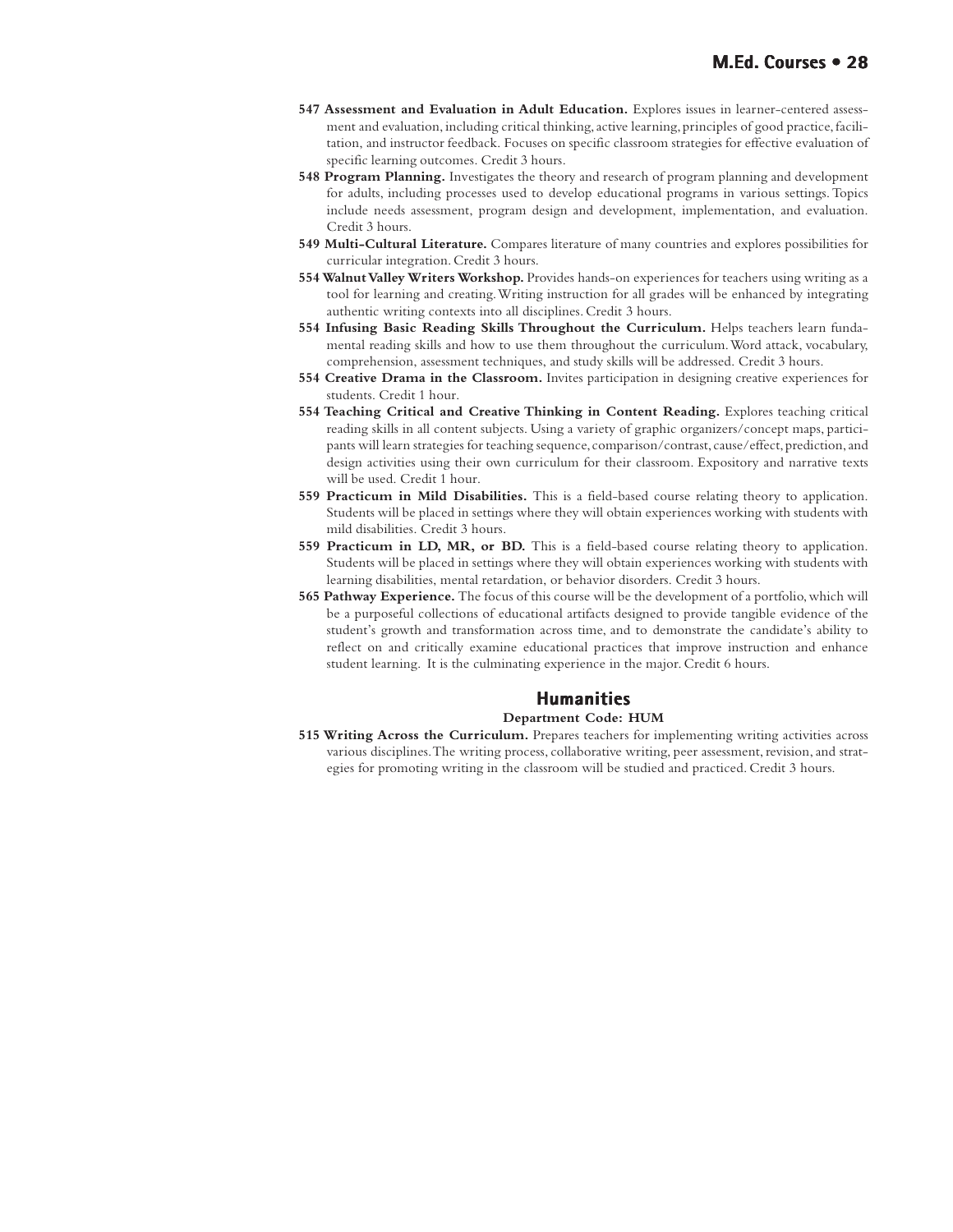# <span id="page-28-0"></span>**Administration Administration**

W. Richard Merriman Jr., Ph.D., President Stacy Townsley, M.A., Registrar

#### **Fifth-Year MBA**

James A. Sheppard, Ph.D., Vice President for Academic Affairs John Dupuy, CPA, Division Chair, Business Program Stephanie Decker, M.Ed.,Fifth-Year MBA Admissions Representative

#### **Professional MBA/M.S.L.**

Karen L. Pedersen, Ph.D., Vice President for Professional Studies and SC Online Mary Bulla, M.S.Ed., Director of Academic Programs Linda Bussman, MBA, Director of Enrollment Management Candyce Duggan, M.A., Director of SC Online Adam Morris, M.S., Director of Learner Services

#### **M.Ed.**

Victoria White, Ph.D., Director, Master of Education Program Dean Johnston, Ph.D., Coordinator, Master of Education Program in Special Education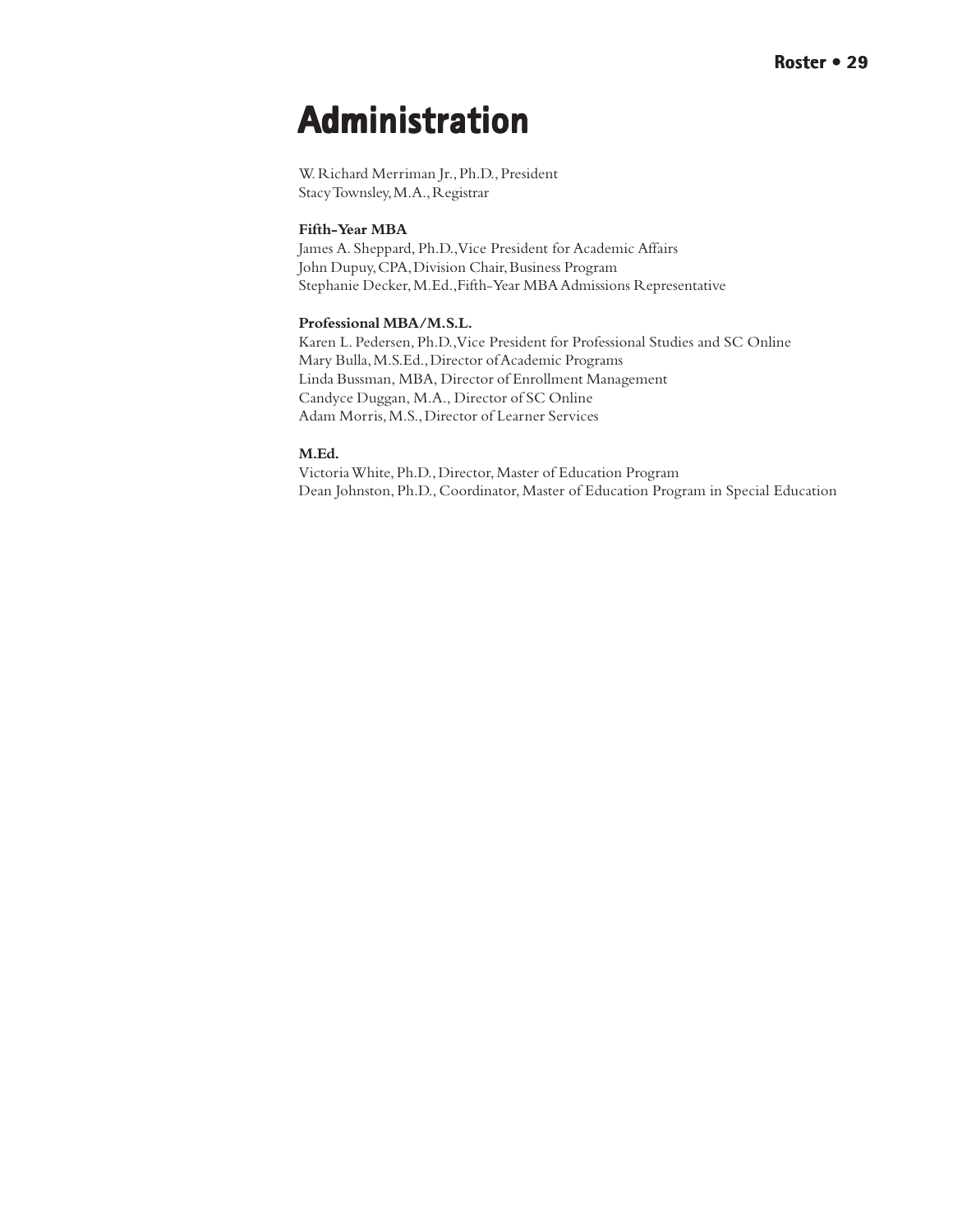### **Index**

#### <span id="page-29-0"></span>**A**

Academic advising [Fifth-Year MBA 17](#page-16-0) [M.Ed. 23](#page-22-0) [M.S.L. 20](#page-19-0) [Professional MBA 16](#page-15-0) [Academic bankruptcy 12](#page-11-0) [Academic dishonesty 9](#page-8-0) [Academic forgiveness 12](#page-11-0) [Academic integrity 9](#page-8-0) [Academic policies 9](#page-8-0) [Academic probation 11](#page-10-0) [Academic suspension 12](#page-11-0) [Accreditation 5](#page-4-0) [Administration 29](#page-28-0) [Admission 5](#page-4-0) [M.Ed. 7](#page-6-0) [M.S.L. 6](#page-5-0) [MBA 6](#page-5-0) [special education 7](#page-6-0)[, 25](#page-24-0) [Admission, conditional 5](#page-4-0) [Admission with full standing 5](#page-4-0) [Advisors 15](#page-14-0) [Appeal of grade 12](#page-11-0) [Assistantships 14](#page-13-0) [Attendance policy 13](#page-12-0) [Auditing 11](#page-10-0)

#### **C**

Cancellation of charges [M.Ed. 23](#page-22-0) [M.S.L. 20](#page-19-0) [MBA 16](#page-15-0) [Cancellation of courses 11](#page-10-0) [Cancellation of financial aid 14](#page-13-0) [Catalogs 5](#page-4-0) Charges and fees [Fifth-Year MBA 17](#page-16-0) [M.Ed. 23](#page-22-0) [M.S.L. 20](#page-19-0) [Professional MBA 16](#page-15-0) [Complaint policy 15](#page-14-0) [Completion of degree 10](#page-9-0) [Conditional admission 5](#page-4-0) [Course authorization 10](#page-9-0) [Course in humanities 28](#page-27-0) [Course load 10](#page-9-0) [Course work, repeating 12](#page-11-0) [Courses, cancellation of 11](#page-10-0) [Courses in education 26](#page-25-0) [Courses in leadership 21](#page-20-0) [Courses in management 18](#page-17-0) [Curriculum and instruction major 24](#page-23-0)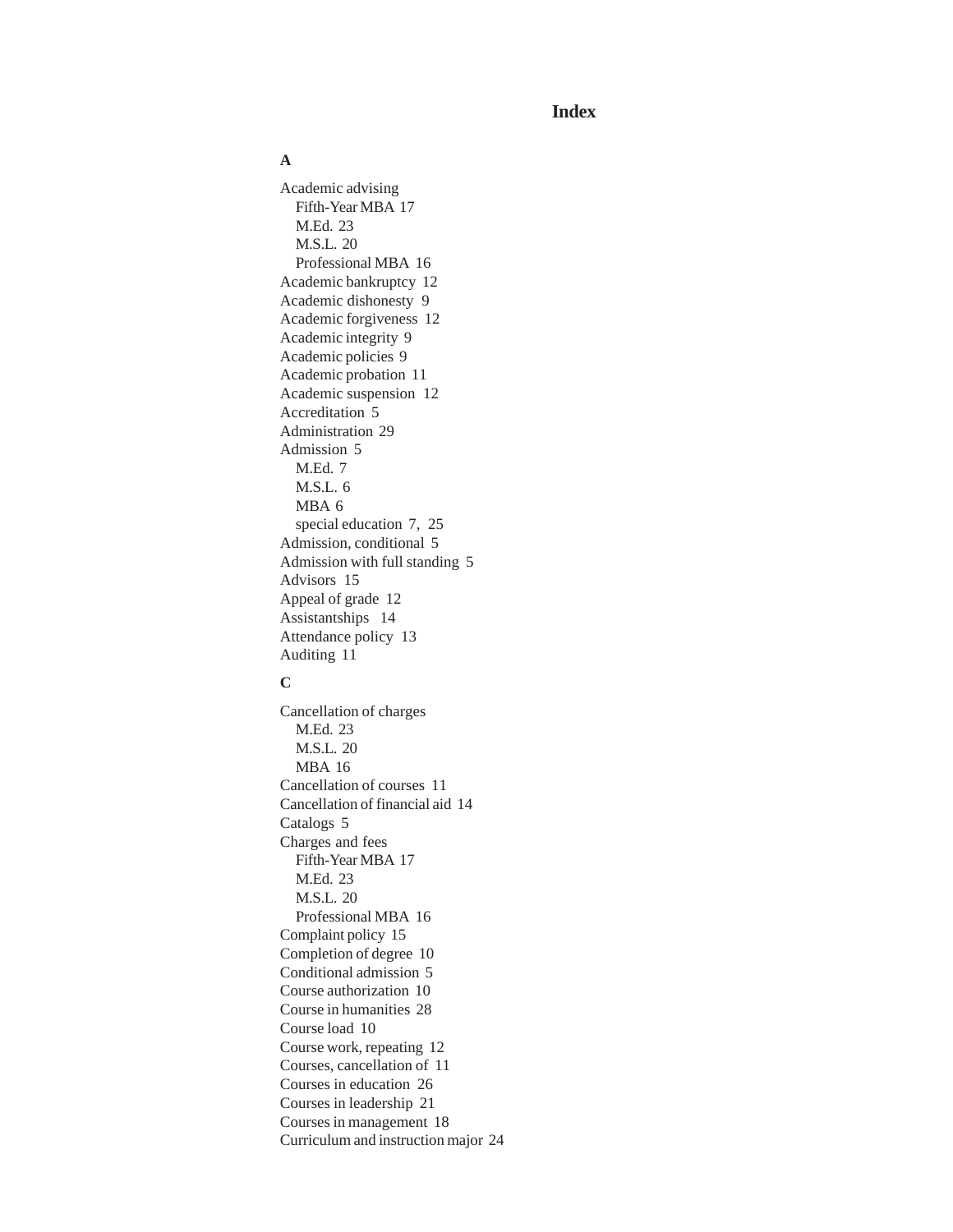#### **D**

Degree offered [M.Ed. 23](#page-22-0) [M.S.L. 20](#page-19-0) [MBA 16](#page-15-0) [Degree requirements, general 10](#page-9-0) [Disabilities, policy for students with 15](#page-14-0)

#### **E**

[Education courses 26](#page-25-0) [Expulsion 12](#page-11-0)

## **F**

[FERPA 8](#page-7-0) [Fifth-Year MBA 17](#page-16-0) [Financial aid 14](#page-13-0) [Financial aid, cancellation of 14](#page-13-0)

#### **G**

[Grade, appeal of 12](#page-11-0) [Grading system 10](#page-9-0) [Graduate studies council 7](#page-6-0)

## **H**

[Humanities course 28](#page-27-0)

#### **I**

[Incompletes 10](#page-9-0) [Independent studies 11](#page-10-0) [International students 7](#page-6-0)

## **L**

[Leadership Courses 21](#page-20-0) [Library 15](#page-14-0)

#### **M**

[M.Ed., admission to 7](#page-6-0) [M.Ed. program requirements 24](#page-23-0) [M.S.L., admission to 6](#page-5-0) [M.S.L. program requirements 21](#page-20-0) [Management courses 18](#page-17-0) [Master of Business degree \(MBA\) 16](#page-15-0) [Master of Education degree \(M.Ed.\) 23](#page-22-0) [Master of Science in Leadership \(M.S.L.\) 20](#page-19-0) [MBA, admission to 6](#page-5-0) [MBA program requirements 18](#page-17-0)

#### **N**

[Non-degree graduate students 5](#page-4-0) [Notice of nondiscrimination 8](#page-7-0)

#### **O**

[Orientation and handbooks 8](#page-7-0)